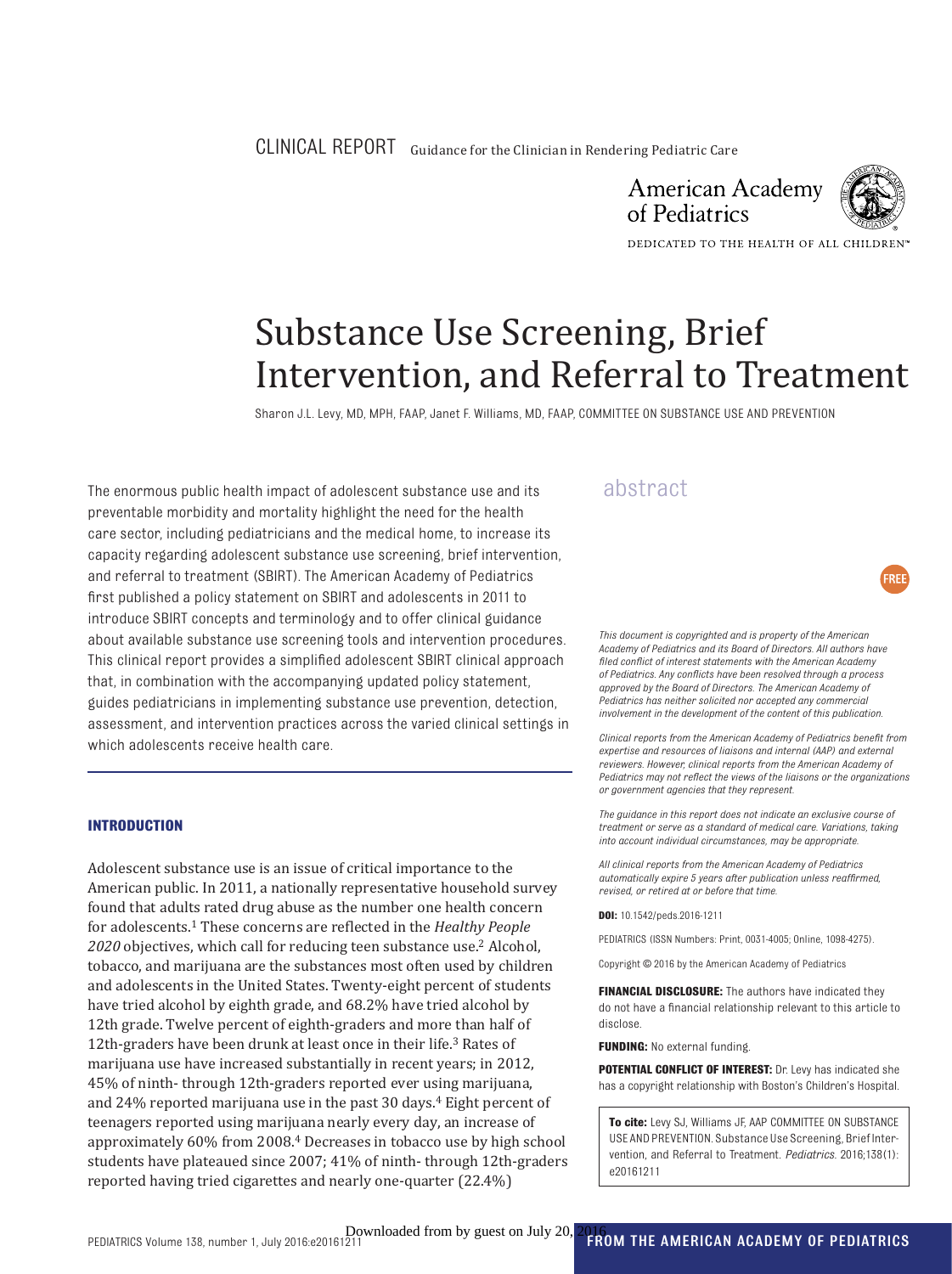reported current (past-30-day) use of tobacco in any form.5 "Misuse" of prescription medication, especially stimulants and pain medications, continues among a substantial minority of adolescents (eg, 15% of  $12$ th-graders<sup>3</sup>). Approximately half (50.4%) of 12th-graders have used any illicit drug (half of these, or 24.7%, reported the use of any illicit drug other than marijuana).3

Although it is common for adolescents and young adults to try psychoactive substances, it is important that this experimentation not be condoned, facilitated, or trivialized by adults. Even the first use of a psychoactive substance may result in tragic consequences, such as injury, victimization, or even fatality. Adolescence extends from approximately 12 years of age into the early 20s and is a time of intensive neurodevelopmental molding and maturation that confers greater neurodevelopmental vulnerability at a time during which risk-taking behaviors are generally more prevalent. Adolescents are particularly susceptible to riskrelated injuries, including those associated with alcohol, tobacco, and other drug use.<sup>6,7</sup> Most alcohol and drug use consequences during adolescence are attributable not to addiction but to the fact that all substance use confers some amount of risk.<sup>8</sup> Substance use correlates with sexual risk-taking<sup>9</sup> and can complicate pregnancy outcomes. Other health complexities, such as having a chronic disease or disability, including intellectual disability, may increase an adolescent's vulnerability to both substance use and its consequences.<sup>10,11</sup> The neurodevelopmental changes during adolescence confer particular vulnerability to addictions.<sup>12</sup> The age at first substance use is inversely correlated with the lifetime incidence of developing a substance use disorder.<sup>7,12</sup> Adolescence is thus a most critical time period for

pediatricians, the medical home, and any other entity providing health advice to deliver clear and consistent messaging about abstaining from substance use.<sup>13</sup>

*Bright Futures: Guidelines for Health Supervision of Infants, Children, and Adolescents*14 highlights the unique role of the pediatrician in addressing problem behaviors throughout the pediatric age range. Most adolescents (83%) have contact with a physician annually.15 Adolescents consider physicians an authoritative source of knowledge about alcohol and drugs and are receptive to discussing substance use.16 These findings underscore the tremendous opportunity for addressing substance use in primary care settings, the medical home, and other settings in which children and adolescents receive medical care and health advice.

The Substance Abuse and Mental Health Services Administration (SAMHSA) recommends universal substance use screening, brief intervention, and/or referral to treatment (SBIRT) as part of routine health care.17 Capitalizing on opportunities to screen whenever and wherever adolescents receive medical care can increase the identification of risk behaviors and substance use. Because the adolescent age group is at the highest risk of experiencing substance use– related health consequences,<sup>18</sup> it is also the most likely to derive the most benefit from universal SBIRT. This clinical report, together with an update of the 2011 American Academy of Pediatrics (AAP) policy statement on SBIRT, 19 presents a simplified, practical clinical approach to support widespread implementation of research-informed SBIRT practices. Similar to any other patient interactions, SBIRT must be conducted with sensitivity to various patient population abilities, vulnerabilities, and needs, such as when adolescents have

chronic medical conditions or intellectual disabilities, <sup>10, 11</sup> and with considerations to modify SBIRT techniques as needed to ensure relevance, comprehensibility, and reliability.

#### **CONFIDENTIALITY**

Confidentiality practices in the medical home are important facilitators to SBIRT practices and the care of an adolescent disclosing substance use. Protection of their confidential health care information is an essential determinant of whether adolescents will access care, answer questions honestly, and engage in and maintain a therapeutic alliance with health care professionals.<sup>20,21</sup> Adolescents may disclose substance use or other highrisk behaviors as a way to reveal that they want help or feel unsafe, possibly even in their own home, so a prime consideration for the pediatrician is whether maintaining confidentiality or disclosing confidential health information is in the patient's best interest.

Health care professional organizations guiding best practices in adolescent and young adult medical care, including the American Medical Association, the AAP, the American College of Obstetricians and Gynecologists, the American Academy of Family Physicians, and the Society for Adolescent Health and Medicine, have established position statements and recommendations guiding confidentiality and informed consent in this age group. $22,23$ The AAP statement recommends that all children and adolescents receive comprehensive, confidential primary care, including indicated screenings, counseling, and physical and laboratory evaluations.19 The Society for Adolescent Health and Medicine's position paper notes that participation of parents in the health care of their adolescents should usually be encouraged but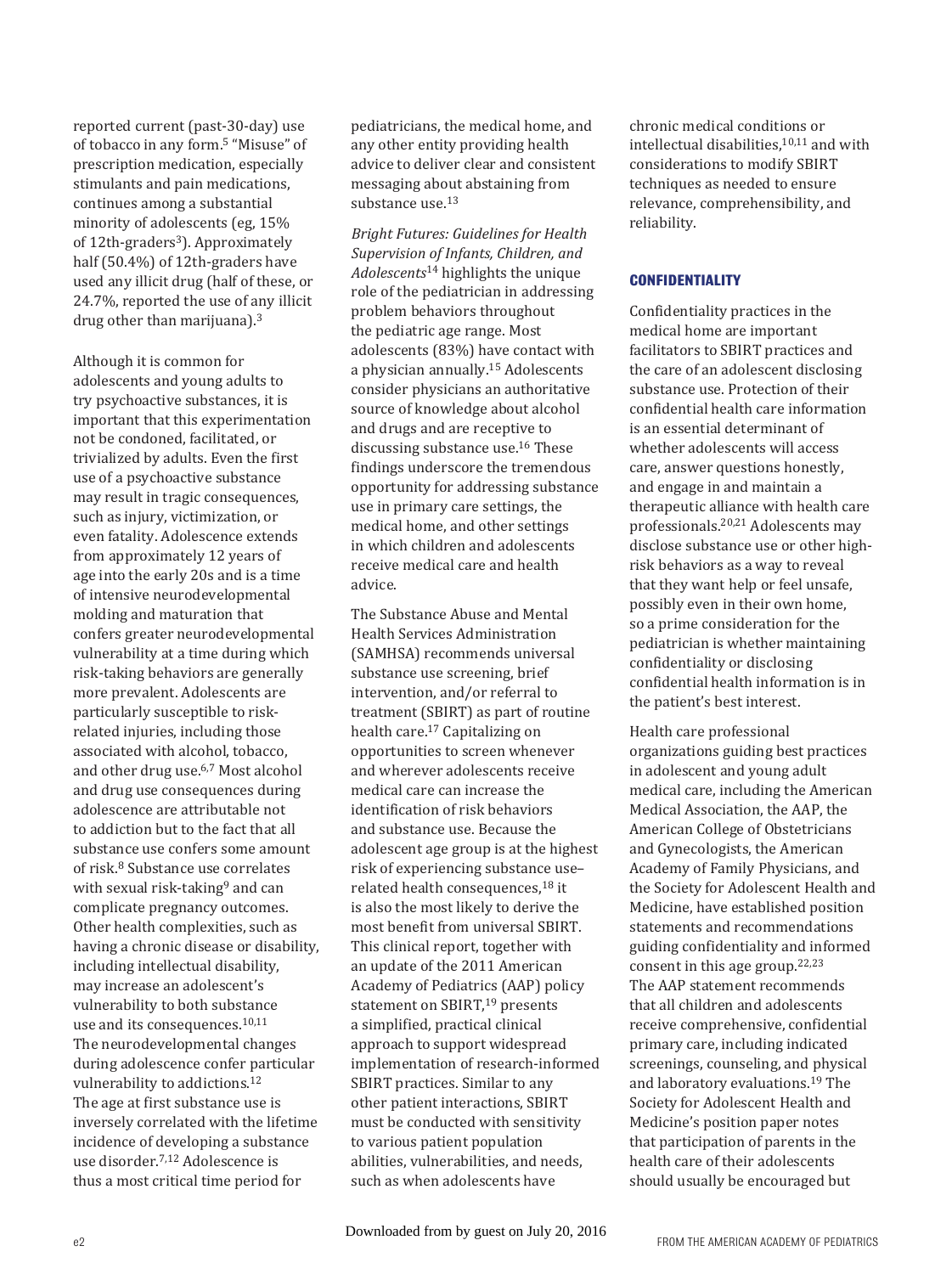not mandated.22 The Center for Adolescent Health and the Law (CAHL.org) provides detailed information about each state's regulations that specify adolescent and parent rights, including adolescent confidentiality.

Confidentiality practices are best introduced to the patient and the parent(s) or legal guardian simultaneously before the first time the teen or "tween" (preadolescent) patient is interviewed without a parent present or when an adolescent is new to a pediatrician's practice. The "limit" to maintaining confidentiality relies on the pediatrician's clinical judgment of the need to prevent imminent harm to the patient or someone else and to protect the patient's health and safety. Adolescents often express relief that their parents will be informed of serious problems, although they may have preferences about how the information is presented. By first informing the adolescent that confidentiality can no longer be upheld and then strategizing about the disclosure, the pediatrician, with the adolescent's permission, or the patient, together with the pediatrician, can transmit the necessary information to parents while simultaneously protecting the physician-patient bond. Whether or not the adolescent's substance use poses an acute safety risk, adolescents are likely to benefit from the support and involvement of their parents in accessing recommended services and accepting the care plan. Adolescents are unlikely to follow through with referrals without the support of an adult, and even more so if they are being referred for the evaluation or treatment of something they do not believe they have, such as a severe substance use disorder (SUD), or addiction. In many cases and certainly by the time an adolescent has developed an SUD, parents are already aware or at least highly suspect that their adolescent

is engaged in substance use, although they may underestimate the extent of use or the seriousness of the situation.24 In addition, confidentiality, intervention, and treatment are potentially influenced by a parent's substance use or active substance use disorder. Advising the substance-using parent to speak with their own physician or to seek other assistance is likely to be helpful as the pediatrician begins to work with the substance-using adolescent.

Adolescents may be less resistant to breaking confidentiality if the pediatrician and the adolescent first discuss why the disclosure is necessary, what details will be disclosed, who will disclose the details, and how disclosure will help. Teenagers may be most concerned about protecting tangential details (ie, which friends were involved, how and where they obtained substances, etc), which might be possible to keep confidential when disclosure would not substantially change the safety plan. Adolescents may be willing to include their parent(s) in a discussion of recommendations, particularly if the concerns and recommendations can be presented in a way that emphasizes positive attributes, such as the adolescent's honesty, willingness to change behavior, and/ or acceptance of further evaluation or treatment. Adolescents who agree to accept a referral without notifying their parents may be able to access services available in the school or the community. Specific laws governing the need for parental consent for SUD treatment vary by state, so legal clarification is advised. Physicians should be aware that health insurance transactions can potentially jeopardize patient confidentiality and rapport with the patient and parent: for example, when a parent's insurance policy sends the policy holder (parent) an explanation of benefits with explicit diagnostic codes about the adolescent's care.

#### **SCREENING**

Screening is a procedure applied to populations to identify individuals or groups at risk of or with a disease, condition, or symptoms. Screening is conducted so that the results can form the basis for a corresponding care plan. The best screening tools are those containing the lowest number of succinct validated questions that can elicit accurate and reliable responses. Comprehensive biopsychosocial screening, including substance use screening, is a recommended component of routine adolescent health care. The HEEADSSS mnemonic, which stands for home environment, education and employment, eating, peer-related activities, drugs, sexuality, suicide/ depression, and safety from injury and violence, 25,26 is a frequently used framework to conduct a complete psychosocial interview with adolescents, as is the SSHADESS mnemonic, a strength- and resiliencybased tool. Whether the patient responds to a written or electronic survey or provider or medical assistant questioning, the "D" in these tools triggers screening about the patient's substance use but possibly also about use by their friends or household members.

The SBIRT screening goal is to define experience with substance use along a spectrum ranging from abstinence to addiction so that this information can be used to guide the next steps of the related clinical approach, or intervention (see Table 1). Screening results broadly inform clinical care: for example, alcohol and drug use may be the source of a presenting symptom or may interfere with prescribed medications and test results. The management of inattentiveness would be different if the physician learned that the patient used marijuana (a possible cause) or a stimulant drug (a prescribing risk). Awareness about the range of possible screening results allows the pediatrician to be prepared to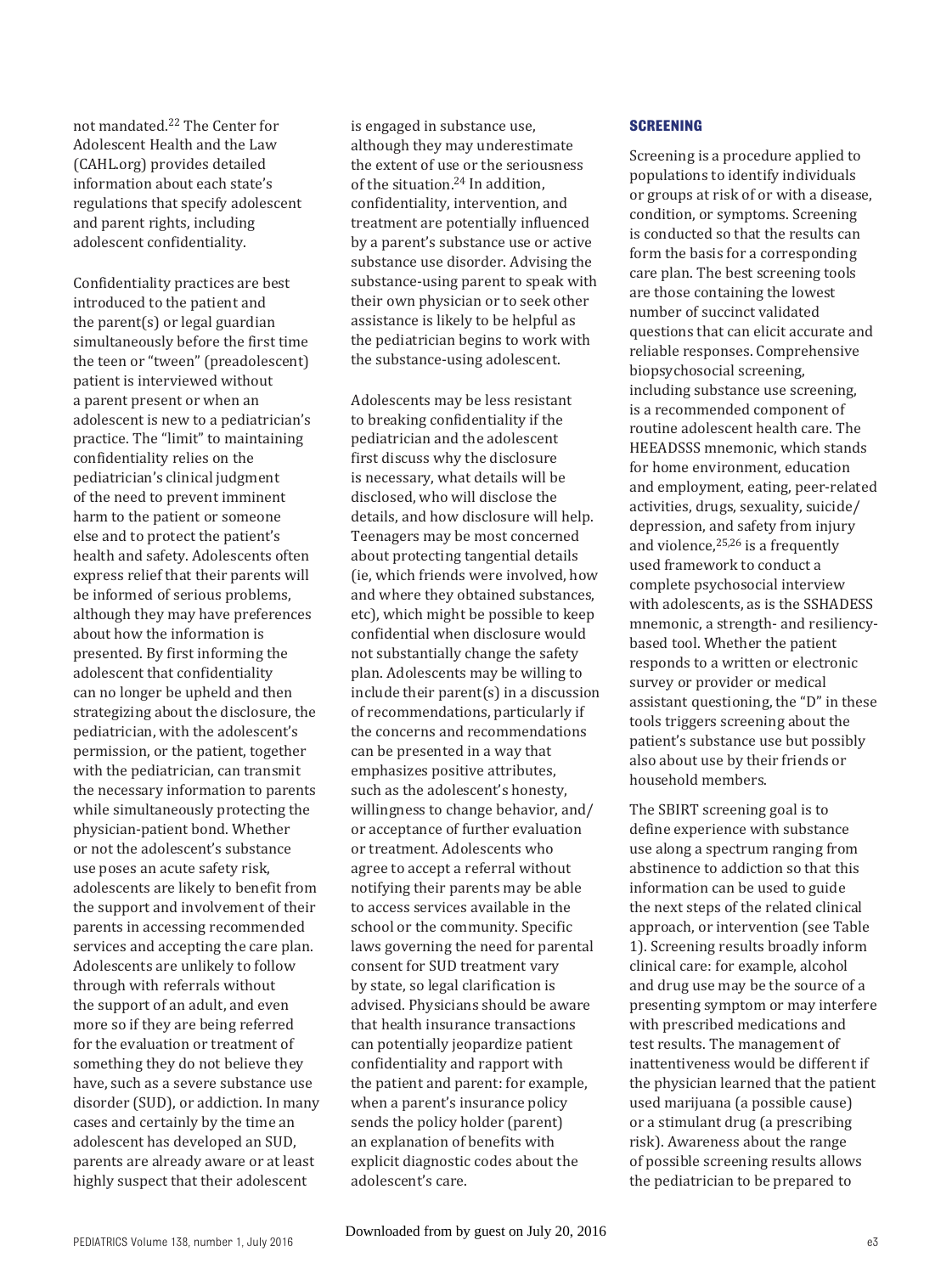**TABLE 1** Substance Use Spectrum and Goals for BI

| Stage                               | Description                                                                                                                                                                                                                                                                                                             | <b>BI</b> Goals                                                                                                                                                                                                                                                                                                                                          |
|-------------------------------------|-------------------------------------------------------------------------------------------------------------------------------------------------------------------------------------------------------------------------------------------------------------------------------------------------------------------------|----------------------------------------------------------------------------------------------------------------------------------------------------------------------------------------------------------------------------------------------------------------------------------------------------------------------------------------------------------|
| Abstinence                          | The time before an individual has<br>ever used drugs or alcohol more<br>than a few sips.                                                                                                                                                                                                                                | Prevent or delay initiation of substance<br>use through positive reinforcement<br>and patient/parent education.                                                                                                                                                                                                                                          |
| Substance use without<br>a disorder | Limited use, generally in social<br>situations, without related<br>problems. Typically, use occurs<br>at predictable times, such as on<br>weekends.                                                                                                                                                                     | Advise to stop. Provide counseling<br>regarding the medical harms of<br>substance use. Promote patient<br>strengths.                                                                                                                                                                                                                                     |
| Mild-moderate SUD                   | Use in high-risk situations, such as<br>when driving or with strangers.<br>Use associated with a problem.<br>such as a fight, arrest, or school<br>suspension. Use for emotional<br>regulation, such as to relieve<br>stress or depression. Defined as<br>meeting 2 to 5 of the 11 criteria<br>for an SUD in the DSM-5. | Brief assessment to explore patient-<br>perceived problems associated with<br>use. Give clear, brief advice to quit.<br>Provide counseling regarding the<br>medical harms of substance use.<br>Negotiate a behavior change to quit<br>or cut down. Close patient follow-up.<br>Consider referral to SUD treatment.<br>Consider breaking confidentiality. |
| Severe SUD                          | Loss of control or compulsive drug<br>use associated with neurologic<br>changes in the reward system of<br>the brain. Defined as meeting $\geq 6$<br>of the 11 criteria for an SUD in<br>the DSM-5.                                                                                                                     | As above. Involve parents in treatment<br>planning whenever possible. Refer<br>to the appropriate level of care.<br>Follow up to ensure compliance with<br>treatment and to offer continued<br>support.                                                                                                                                                  |

DSM-5, *Diagnostic and Statistical Manual of Mental Disorders, Fifth Edition.*

address the range of potential patient responses.

Pediatricians' self-reported rates of routine substance use screening vary from less than 50%<sup>27,28</sup> to 86%,<sup>29</sup> although few physicians reported using a validated screening tool,<sup>30</sup> and most relied on clinical impressions. The most frequently cited barriers to screening were lack of time, $31$  insufficient training, $32$  and lack of familiarity with standardized tools.33 Experienced pediatricians have failed to detect mild, moderate, and sometimes even severe SUDs when relying on clinical impressions alone.34 A recent study found that when a screening tool was not used, only one-third of youth who were engaged in "excessive alcohol use" were identified.35

An array of validated tools is available to conduct alcohol and other substance use screening and to guide assessment for use-related problems (Table 2). The effective incorporation of screening into the pediatric practice depends on pediatricians being knowledgeable about screening options and selecting

and implementing the tools most suitable for routine use in their particular care settings and patient population(s), including vulnerable patients in their care. Alcohol-only screening may be most useful with younger children, when time is very limited or when alcohol use is a particular concern. The AAPendorsed National Institute on Alcoholism and Alcohol Abuse's "Youth Guide"36 provides clinicians with an age-based schema to ask patients about the frequency of their drinking and their friends' drinking in the past year and to correlate the respective responses with the current and future risk of having an alcohol use disorder. The BSTAD (Brief Screener for Tobacco, Alcohol and other Drugs)<sup>37</sup> uses highly sensitive and specific cutoffs to identify various SUDs among adolescents 12 to 17 years of age:  $\geq 6$ days of past-year use for tobacco and >1 day of past-year use for alcohol or marijuana.37 The Screening to Brief Intervention (S2BI) tool<sup>38</sup> uses a stem question and forcedresponse options (none, once or twice, monthly, and weekly or more)

in a sequence to reveal the frequency of past-year use of tobacco, alcohol, marijuana, and 5 other classes of substances most commonly used by adolescents (Table 3). The S2BI tool is highly sensitive and specific in discriminating among clinically relevant use-risk categories and therefore is remarkably efficient in its ability to detect severe SUDs aligned with criteria from the *Diagnostic and Statistical Manual of Mental Disorders, Fifth Edition*39 (Table 4). Although the S2BI is not a formal diagnostic instrument, the patient's response to the question about the frequency of use in the past year correlates closely with the present likelihood of having an SUD, as follows: used "once or twice" correlates with no SUD, uses "monthly" correlates with mild or moderate SUD, and uses "weekly or more" correlates with a severe SUD (Fig 1). The CRAFFT (Car, Relax, Alone, Friends/Family, Forget, Trouble)<sup>40</sup> tool originally was validated to screen for substance use risk by scoring each patient's "yes" or "no" responses to 6 questions, but using the tool as an assessment to explore "yes" responses and to reveal the extent of the patient's substance use–related problems may be more effective for gathering details for use in SBIRT intervention.

Incorporating screening into the patient care visit logically assumes that the spectrum of possible screening outcomes will be addressed by using effective approaches and available resources most suitable for the particular patient population and locale. Options for pediatricians to respond to adolescent substance use screening results and to facilitate care are described by a range of "brief intervention and referral to treatment" practices.

#### **BRIEF INTERVENTION**

Brief intervention (BI) is a conversation that focuses on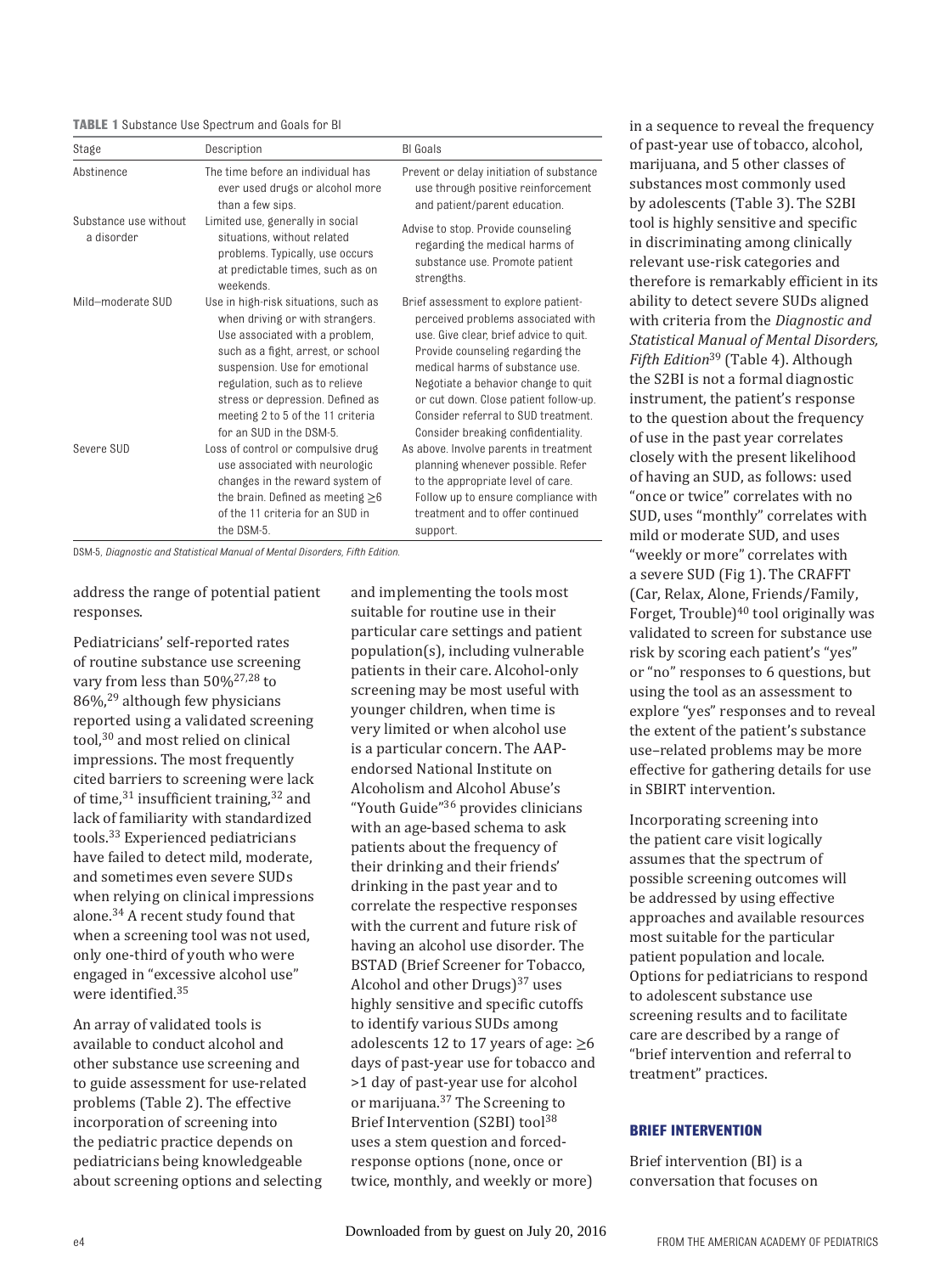encouraging healthy choices so that the risk behaviors are prevented, reduced, or stopped. In the context of SBIRT, regardless of which substance use screening tools are used, the BI strategy is identical, because it is a direct response to the reported substance use severity. BI encompasses a spectrum of potential pediatrician responses, including positive reinforcement for adolescents reporting no substance use; brief, medically based advice for those reporting use but showing no evidence of an SUD; brief motivational interventions when a mild or moderate SUD is revealed; and referral to treatment of those with a severe SUD. Using motivationenhancing principles is compatible with all BI dialogue regarding any level of substance use and risk.

Among adolescents presenting to an ED for a substance use–related problem, BI has been shown to reduce subsequent alcohol use, 43 marijuana use, <sup>44</sup> and associated problems45 and to be cost-effective compared with brief education.46 Several BI models have been evaluated in primary care: structured intervention "5A's,"<sup>47</sup> "CHAT,"<sup>48</sup> intervention with follow-up "Healthy Choices,"49 "MOMENT,"<sup>50</sup> and therapist-delivered versus computerdelivered BI.<sup>51</sup> All of these models have been modestly successful in showing reductions in substance use and related consequences and/ or risky behaviors, although 1 trial found similar substance use reductions in both experimental and control groups.50 Physicianimplemented BI is acceptable to both teenagers<sup>16</sup> and clinicians.<sup>52</sup> Although a recent US Preventive Services Task Force53 review found insufficient scientific basis to recommend any particular BI for addressing adolescent substance use, this clinical report reviews the current literature base to summarize expert opinion about practical BI strategies.

**TABLE 2** Substance Use Screening and Assessment Tools Used With Adolescents

|                                                                           | Description                                                                                                                                                                                                                                                                                                     |
|---------------------------------------------------------------------------|-----------------------------------------------------------------------------------------------------------------------------------------------------------------------------------------------------------------------------------------------------------------------------------------------------------------|
| <b>Brief screens</b>                                                      |                                                                                                                                                                                                                                                                                                                 |
| S2BI (Screening to Brief<br>Intervention) $38$                            | Single frequency-of-use question per substance<br>Identifies the likelihood of a DSM-5 SUD<br>Includes tobacco, alcohol, marijuana, and other/illicit drug use<br>Discriminates among no use, no SUD, moderate SUD, and severe SUD<br>Electronic medical record compatible<br>Self- or interviewer-administered |
| BSTAD (Brief Screener for<br>Tobacco, Alcohol, and<br>Other Drugs) $37$   | Identifies problematic tobacco, alcohol, and marijuana use<br>Built on the NIAAA screening tool with added tobacco and "drug"<br>questions<br>Electronic medical record compatible<br>Self- or interviewer-administered                                                                                         |
| NIAAA Youth Alcohol Screen<br>(Youth Guide) $36$                          | Two-question alcohol screen<br>Screens for friends' use and for personal use in children and<br>adolescents aged $\geq$ 9 y<br>Free resource: http://pubs.niaaa.nih.gov/publications/Practitioner/<br>YouthGuide/YouthGuide.pdf                                                                                 |
| Brief assessment guides                                                   |                                                                                                                                                                                                                                                                                                                 |
| CRAFFT (Car, Relax, Alone,<br>Friends/Family, Forget,<br>Trouble $)^{40}$ | Quickly assesses for problems associated with substance use<br>Not a diagnostic tool                                                                                                                                                                                                                            |
| GAIN (Global Appraisal of<br>Individual Needs) <sup>41</sup>              | Assesses for both SUDs and mental health disorders                                                                                                                                                                                                                                                              |
| <b>AUDIT (Alcohol Use)</b>                                                | Assesses for risky drinking                                                                                                                                                                                                                                                                                     |
| Disorders Identification<br>$Test$ <sup>42</sup>                          | Not a diagnostic tool                                                                                                                                                                                                                                                                                           |

Adapted with permission from American Academy of Pediatrics; Levy S, Bagley S. Substance use: initial approach in primary care. In: Adam HM, Foy JM, eds. Signs and Symptoms in Pediatrics. Elk Grove Village, IL: American Academy of Pediatrics; 2015:887–900. DSM-5, *Diagnostic and Statistical Manual of Mental Disorders, Fifth Edition*; NIAAA, National Institute on Alcohol Abuse and Alcoholism.

#### **No Substance Use: Positive Reinforcement**

It has been recommended that adolescents reporting no substance use (whether tobacco, alcohol, or other drugs) receive positive reinforcement for making this smart decision and related healthy choices.54 Even a few positive words from a physician may delay the initiation of alcohol use by adolescents.55 Any delay in substance use onset coincides with additional brain maturation, so abstaining may be protective against the known acute and long-term consequences of early-onset substance use. Choosing to abstain from substance use can be framed as an active decision, and the adolescent is given credit for making a healthful decision and acting on it. Although screening has never been shown to increase rates of substance use, the National Institute on Alcoholism and Alcohol Abuse recommends including a "normative

correction" statement whenever screening children or younger adolescents, such as, "I am glad to hear that you, just like most others your age, have never tried alcohol." Normative correction statements may help avoid the potential for patient misinterpretation that being screened in this case for alcohol use implies that alcohol use by the patient and at his or her age is expected and the age norm.

#### **Substance Use Without an SUD: BI**

When substance use is infrequent with a low likelihood of having an SUD, such as an S2BI screening response of using "once or twice" in the past year, the appropriate BI is to advise the patient to abstain in support of health and safety. A BI comprising clear, pointed advice to stop substance use combined with succinct mention of the negative health effects of use can lead to decreased use or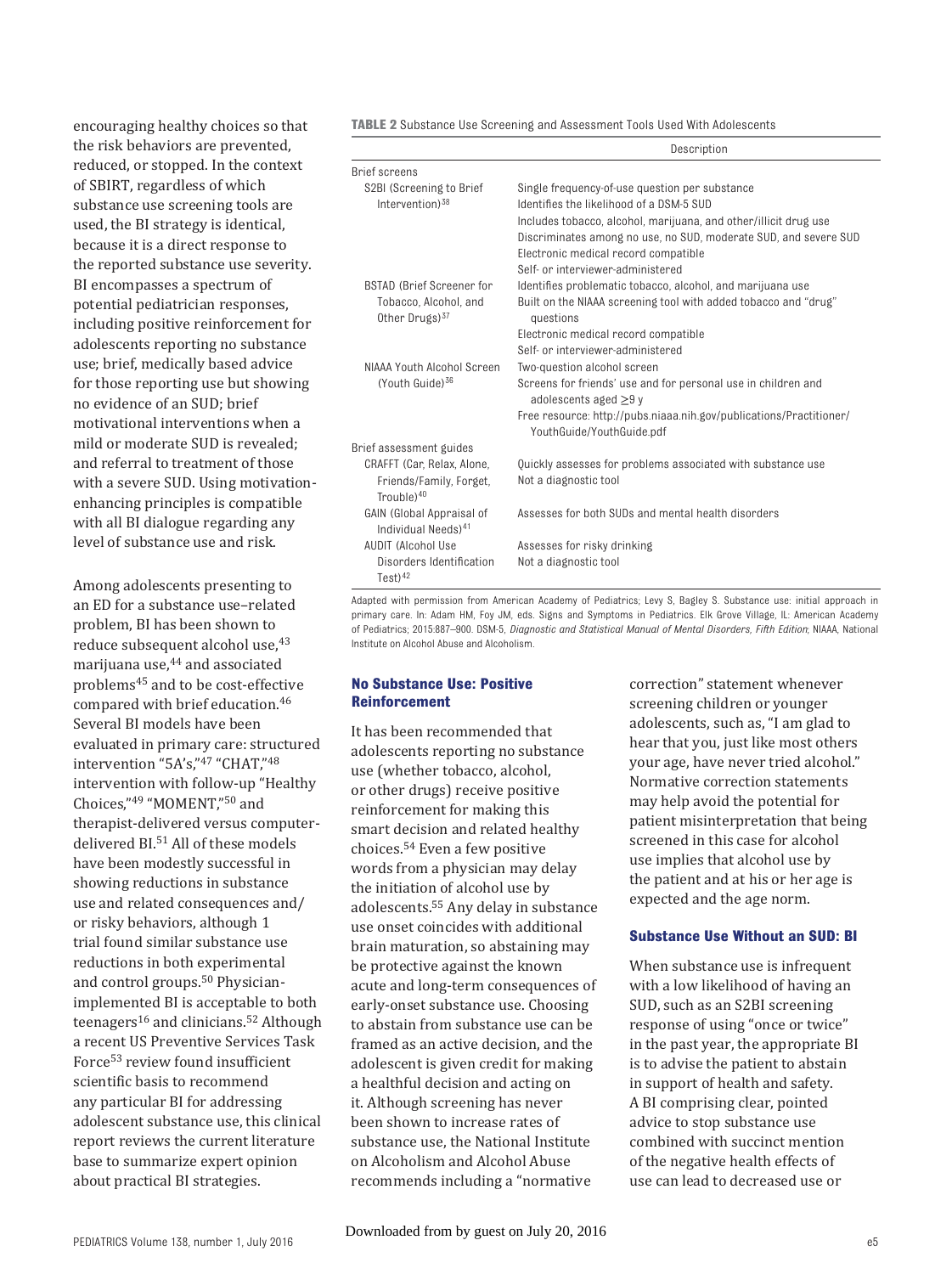abstinence in adolescent patients who use substances infrequently.<sup>56</sup> Brief medical advice could include statements such as, "For the sake of your health, I advise you to quit smoking marijuana. Marijuana use interferes with concentration and memory and is linked to getting lower grades at school." This BI could also recognize and leverage personal strengths and positive attributes, such as, "You are doing so well in school. I hope you will consider how your marijuana use could change all that, and whether or not that is what you really want."

#### **Mild to Moderate SUD: Brief Motivational Intervention**

Brief intervention for adolescents with mild to moderate SUD is a likely short structured conversation based on the principles of motivational interviewing, 57 through which the pediatrician respects patient autonomy while enhancing the patient's self-efficacy to institute behavior change, rather than persuading, coercing, or demanding the behavior change.<sup>58</sup> The core activity of BMI is to help the patient compare the benefits of continued substance use with the potential benefits of behavior change (ie, decreasing or stopping use) and ultimately take action that supports personal health and safety. The intervention is based on the premise that although adolescents who have experienced substance use–related problems can identify the potential benefits of reducing or stopping use, behavior change will not occur until the perceived benefits of giving up use outweigh the perceived "cost" and harms from continued use. For example, an adolescent may realize that marijuana use is causing tension in the relationship with his or her parents but continue to use marijuana because of perceived greater benefit from marijuana use to relieve stress or as a pleasurable activity shared with friends.

#### **TABLE 3** S2BI Screen for Substance Use Risk Level

| answer every question by clicking on the box next to your choice.                                        |
|----------------------------------------------------------------------------------------------------------|
| In the past year, how many times have you used                                                           |
| Tobacco?                                                                                                 |
| -Never                                                                                                   |
| -Once or twice                                                                                           |
| -Monthly                                                                                                 |
| -Weekly or more                                                                                          |
| Alcohol?                                                                                                 |
| -Never                                                                                                   |
| -Once or twice                                                                                           |
| -Monthly                                                                                                 |
| -Weekly or more                                                                                          |
| Marijuana?                                                                                               |
| -Never                                                                                                   |
| -Once or twice                                                                                           |
| -Monthly                                                                                                 |
| -Weekly or more                                                                                          |
| STOP if answers to all previous questions are "never." Otherwise, continue with the following questions. |
| In the past year, how many times have you used                                                           |
| Prescription drugs that were not prescribed for you (such as pain medication or Adderall)?               |
| -Never                                                                                                   |
| -Once or twice                                                                                           |
| -Monthly                                                                                                 |
| -Weekly or more                                                                                          |
| Illegal drugs (such as cocaine or Ecstasy)?                                                              |
| -Never                                                                                                   |
| -Once or twice                                                                                           |
| -Monthly                                                                                                 |
| -Weekly or more                                                                                          |
| Inhalants (such as nitrous oxide)?                                                                       |
| -Never                                                                                                   |
| -Once or twice                                                                                           |
| -Monthly                                                                                                 |
| -Weekly or more                                                                                          |
| Herbs or synthetic drugs (such as salvia, "K2," or bath salts)?                                          |
| -Never                                                                                                   |
| -Once or twice                                                                                           |
| -Monthly                                                                                                 |
| -Weekly or more                                                                                          |

The following questions will ask about your use, if any, of alcohol, tobacco, and other drugs. Please

Starting an intervention with assessment questions to identify substance use frequency and associated problem severity can guide the pediatrician in deciding the next steps for patient care, namely continued conversation around behavior change managed in the medical home or referring to more specialized substance use evaluation, intervention, and/or treatment. This model optimizes the CRAFFT<sup>40</sup> tool as an assessment guide. For example, an adolescent patient responding "yes" to the CRAFFT question, "Have you gotten into trouble while you were using alcohol or drugs?" The pediatrician can distill these

details into a fulcrum to pivot the conversation into discussing the adolescent's plans for avoiding such problems in the future. The pediatrician can assist the patient in making a specific intervention plan to record in the medical record and facilitate follow-up (Box 1).

#### Box 1

The pediatrician screens a 14-yearold boy who reports monthly alcohol use. The pediatrician asks follow-up questions about patterns of use and associated problems. The patient mentions binge drinking and not always knowing how he gets home from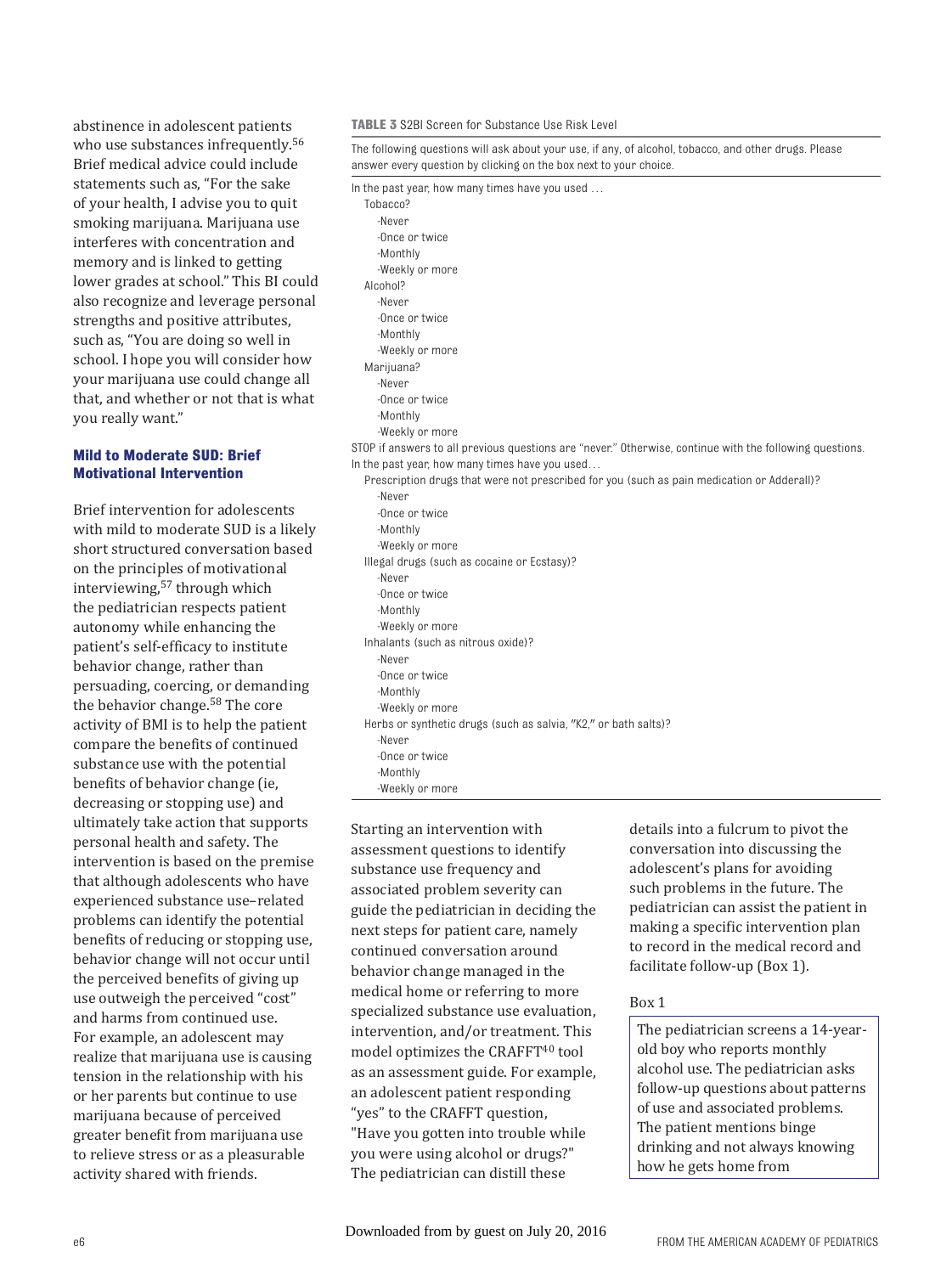#### **TABLE 4** DSM-539 and ICD-10 Criteria for SUD

| DSM-5                                                                                                                  |                                                                                                                                                            | $ICD-10$                                                                                                                                                                                                                                                                                                                                                                                     |                                                                                                                                                                                                                                 |
|------------------------------------------------------------------------------------------------------------------------|------------------------------------------------------------------------------------------------------------------------------------------------------------|----------------------------------------------------------------------------------------------------------------------------------------------------------------------------------------------------------------------------------------------------------------------------------------------------------------------------------------------------------------------------------------------|---------------------------------------------------------------------------------------------------------------------------------------------------------------------------------------------------------------------------------|
| Criteria                                                                                                               | Severity                                                                                                                                                   | Criteria                                                                                                                                                                                                                                                                                                                                                                                     | Severity                                                                                                                                                                                                                        |
| 1. Use in larger amounts or for longer periods<br>of time than intended<br>2. Unsuccessful efforts to cut down or quit | Severity is designated<br>according to the<br>number of symptoms<br>endorsed: 0-1, no<br>diagnosis; 2-3, mild<br>SUD; 4-5, moderate<br>SUD; ≥6, severe SUD | 1. A strong desire or sense of compulsion to take<br>the substance<br>2. Impaired capacity to control substance-taking<br>behavior in terms of onset, termination, or level<br>of use, as evidenced by the substance being<br>often taken in larger amounts over a longer<br>period than intended or any unsuccessful effort<br>or persistent desire to cut down or control<br>substance use | Three or more of these<br>manifestations should<br>have occurred together<br>for at least 1 month or<br>if persisting for periods<br>of <1 month, then they<br>have occurred together<br>repeatedly within a<br>12-month period |
| 3. Excessive time spent taking the drug                                                                                |                                                                                                                                                            | 3. A psychological withdrawal state when<br>substance use is reduced or ceased, as<br>evidenced by the characteristic withdrawal<br>syndrome for the substance, or use of the same<br>(or closely related) substance with the intention<br>of relieving or avoiding withdrawal symptoms                                                                                                      |                                                                                                                                                                                                                                 |
| 4. Failure to fulfill major obligations<br>5. Continued use despite problems<br>6. Important activities given up       |                                                                                                                                                            | 4. Evidence or tolerance to the effects of the<br>substance, such that there is a need for<br>markedly increased amounts of the substance<br>to achieve intoxication or desired effect, or<br>that there is a markedly diminished effect<br>with continued use of the same amount of the<br>substance                                                                                        |                                                                                                                                                                                                                                 |
| 7. Recurrent use in physically hazardous<br>situations<br>8. Continued use despite problems                            |                                                                                                                                                            | 5. Preoccupation with substance use, as<br>manifested by important alternative pleasures<br>or interests being given up or reduced because<br>of substance use, or a great deal of time being<br>spent in activities necessary to obtain the<br>substance, take the substance, or recover from<br>its effects                                                                                |                                                                                                                                                                                                                                 |
| 9. Tolerance<br>10. Withdrawal<br>11. Craving                                                                          |                                                                                                                                                            | 6. Persisting with substance use despite clear<br>evidence or harmful consequences, as<br>evidenced by continued use when the person<br>was actually aware of, or could be expected to<br>have been aware of, the nature and extent of<br>harm                                                                                                                                               |                                                                                                                                                                                                                                 |

DSM-5, Diagnostic and Statistical Manual of Mental Disorders, Fifth Edition; ICD-10, International Statistical Classification of Diseases and Related Health Problems, 10th ed.

parties. He admits preferring not to think about it because it frightens him. The pediatrician correlates the report of 'monthly' use to a likelihood that the patient has a mild or moderate SUD, indicating the next step is intervention to reduce use. The patient is given brief advice and challenged to make a behavior change: *"As your doctor, I recommend that you stop drinking alcohol. You described having 'blackouts' from your drinking. This means that you drank enough to poison your brain cells at least temporarily, which is why at times you can't remember how you have gotten home from parties. As you* 

*pointed out, a teenager can get into trouble with 'blackouts,' and it sounds like you have had some frightening experiences. How do you think you can protect yourself better in the future?"* The patient says that he is not going to quit drinking, but can agree to limiting himself to 2 drinks per occasion, a sharp decrease from his usual 6 to 8 drinks, because he does not want to black out again. The pediatrician gives advice about alcohol and motor vehicle-associated risks and suggests developing a safety plan. Planning is documented in the medical record and a follow-up appointment is scheduled in 3 months.

Medical home follow-up can be conducted after a few weeks of attempted behavior change to assess whether risk behaviors have diminished, remained the same, or escalated. Adolescents who are found to have met the agreed-on substance use behavior change goals can benefit from discussing the pros and cons of their decreased use and identifying any motivating factors that can be reinforced to sustain the behavior change and lead to abstinence. Adolescents who are unable to meet the behavior change goals may benefit from more extensive substance use–targeted individual counseling provided by an allied mental health professional, such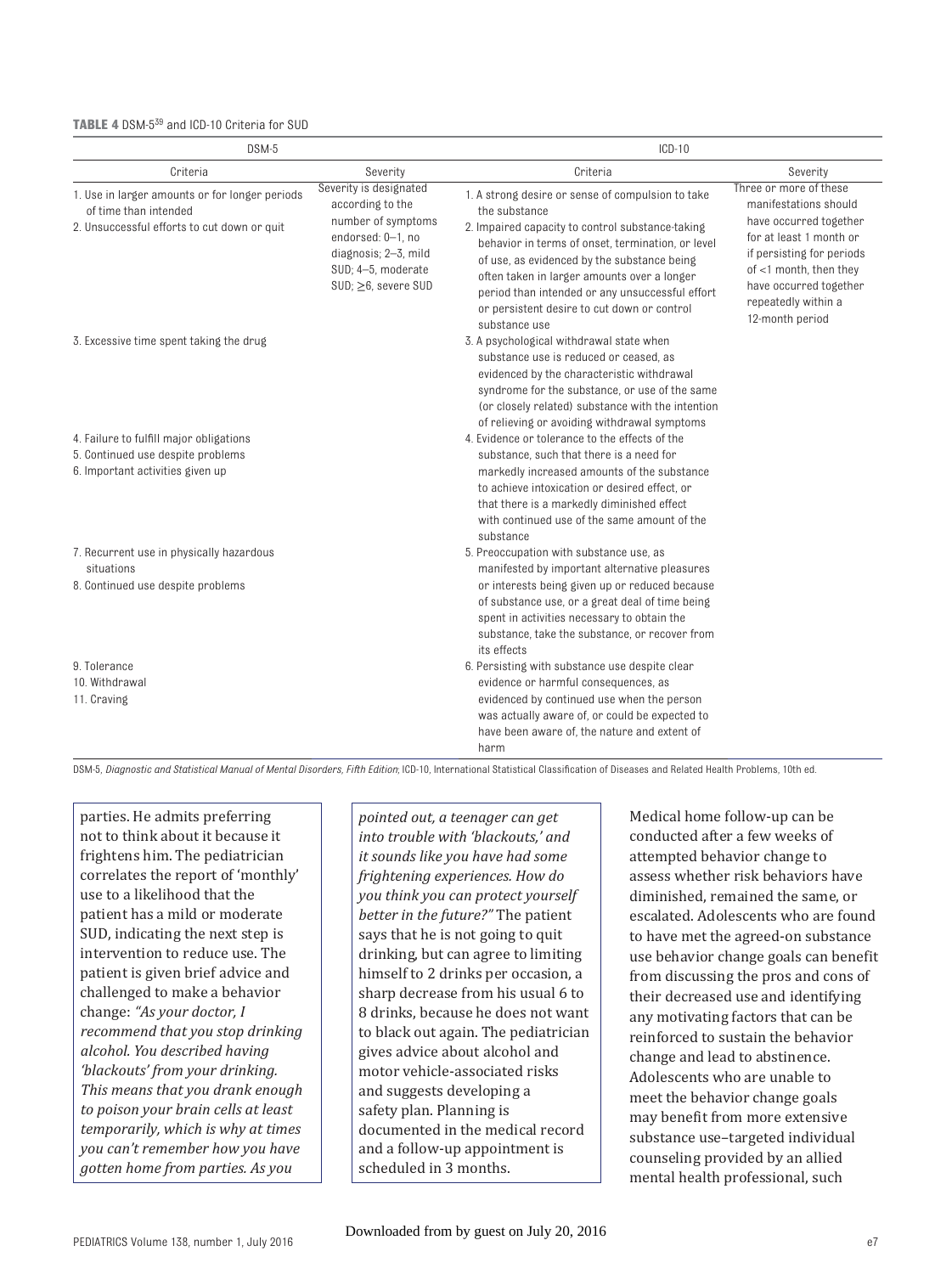

#### **FIGURE 1**

The S2BI-based approach to clinical SBIRT. S Levy, L Shrier. 2014. Boston, MA: Boston Children's Hospital. Copyright 2014, Boston Children's Hospital. Reprinted under Creative Commons Attribution-Noncommercial 4.0 International License.

as a social worker or psychologist. Referral for specific substance use evaluation and/or to psychiatric services or other available treatment options is a next step when patients have psychiatric symptomatology or cannot decrease use. When available, referral to mental health professionals within the same medical home practice setting may optimize patient compliance.

#### **Severe SUD: Brief Intervention Focused on Referral to Treatment**

Severe SUD, or addiction, is a neurologically based disorder resulting from the disruption of neurons in the reward center of the brain as the result of repeated exposure to a psychoactive substance.59–61 The earlier an individual initiates psychoactive substance use, the more likely that

individual is to develop addiction, a nearly linear and highly significant relationship.62–64 The S2BI tool delineates use-risk categories so that a patient reporting weekly or more frequent substance use has a high probability of a severe SUD. When addiction is likely, the next SBIRT steps are to engage the patient in a comprehensive evaluation by a substance use specialist, ensure assessment for co-occurring mental health disorders, and engage in available treatment options as soon as possible to initiate the significant behavior change that is necessary for the patient's future health and safety.

Because resistance and denial (ie, lack of insight)<sup>65</sup> are intrinsic SUD symptoms, the patient and/or family may be unwilling to pursue an evaluation or therapy when it is recommended. Despite this

challenge, it is important for the pediatrician to remain engaged with the patient and family and supportive during discussions and decisionmaking about the care options as well as throughout the entire course of care and aftercare. Motivational interviewing strategies can be helpful for encouraging an adolescent and/or the family to accept a referral (Box 2).

#### Box 2

In response to S2BI screening in the medical home, a 16-year-old girl reports weekly marijuana use. The pediatrician then asks questions to determine quantity, frequency, and context of use and to explore for problems. The patient says she relies on marijuana to help calm her down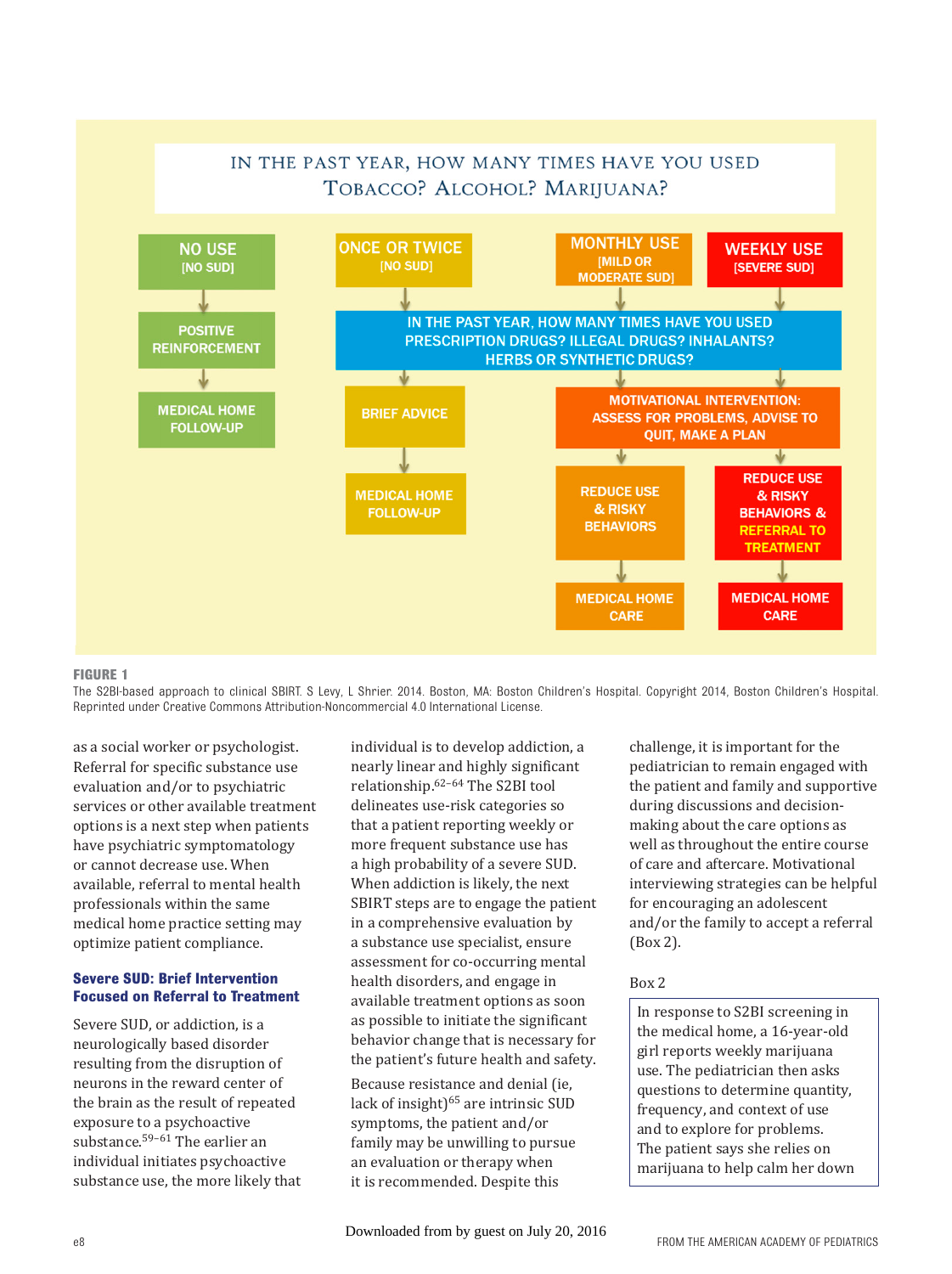#### **TABLE 5** "911 Plan" for Adolescents at Acute Risk of Harm

Break confidentiality and notify parents of risk.

Make a verbal contract with patient not to use substances while awaiting treatment entry. Ask parents to monitor adolescent closely while awaiting treatment entry.

If parents know adolescent is talking about self-harm, seek an emergency evaluation. Call 911, if adolescent refuses.

If parents note that the adolescent has altered mental status, seek emergency evaluation.

If the adolescent is unwilling to accept parent's rules or becomes violent or threatening, advise parents to call local police station and request emergency assistance.

when she is stressed and that she does not see the harm in it. She also states that her mother knows about her use and thinks marijuana use is bad for her, so their relationship has gotten tense over this disagreement. She was recently suspended from school when caught with marijuana. The pediatrician summarizes the situation and provides brief advice: *"It seems that you depend on marijuana to help you manage stress, and at the same time you realize marijuana use is causing tension at home and has gotten you into trouble at school. It is clear to me that you are thinking about this, and I am glad you are willing to speak with me about it. As your physician and for the sake of your health, your school work, and your relationship with your mom, I recommend that you quit your marijuana use. I would like you to speak with a colleague of mine who can help you continue thinking through the "good things" and "not so good things" about marijuana use and help you figure out what you want to do. What do you think?"* The patient agrees tentatively. The pediatrician gives her positive feedback about her willingness to discuss her marijuana use now and meet with the recommended colleague soon. The pediatrician asks the patient's permission to invite her mother into the room to discuss the plan together and mentions this would also show her that the patient is taking the concerns about her marijuana use seriously. She agrees and the patient's mother joins them for

a summary of the conversation. The counseling appointment is scheduled, and the plan is detailed in the medical record. The patient and mother are scheduled for follow-up in 1 month.

#### **Acute Risk of Harm**

Substance use screening may reveal that an adolescent patient is at risk of imminent harm and immediate attention is warranted, including screening for suicidal or homicidal ideation. Certain substance use patterns indicate acute risk, such as injection drug use, drug withdrawal symptoms, and active substance use with a past history of a drug-related emergency department visit or medically supervised withdrawal. Very highrisk behaviors include using different sedatives together, such as mixing alcohol, benzodiazepines, barbiturates, and/or opioids; frequent or excessive binge drinking, which is especially concerning for alcohol poisoning; and operating a motor vehicle coincident with alcohol or other drug use. The more recent the activity, the more immediate is the need to address the risk through mental health and/or medical intervention and to detect or confirm an SUD and other underlying or co-occurring health issues.

When an acute risk of harm is revealed, the next steps for the pediatrician are to use brief intervention techniques to facilitate a commitment from the adolescent to curtail or avoid further substance use and high-risk behaviors. Imminent risk of harm calls for the patient and pediatrician to discuss confidentiality and disclosure, because the parent(s) nearly always should be involved in the safety plan and next steps of medical care, including how the parent(s) can support and monitor the adolescent and respond to acute concerns about safety as specialty evaluation and care services are engaged (Table 5, Box 3).

#### Box 3

A 17-year-old boy reports weekly use of alcohol and marijuana and monthly use of prescription medications and cocaine. The pediatrician asks follow-up questions to gauge the patient's level of acute health and safety risk. He uses marijuana to relax. He often smokes alone and sometimes drinks alone. He has frequent blackouts and explains "that's the point." He likes mixing pills with alcohol because he blacks out faster. He has thought that he may have an alcohol problem, but he does not plan to stop. He denies thoughts of hurting himself or others. The pediatrician responds: "*I am glad you spoke honestly with me today. From what you told me, I am worried about your drug use. Mixing drugs can really get you into trouble, even if you only take a couple of pills. Because I am so concerned, I want you to know that some of this information must be shared with your parents and an appointment will be made for you to speak more about your drug use with one of my colleagues. In the meantime, can you promise me that you will not use any pills or drugs at all before your next appointment? What do you think would be the best way to share the information with your parents?"*

#### **REFERRAL TO TREATMENT**

Referral to treatment describes the facilitative process through which patients identified as needing more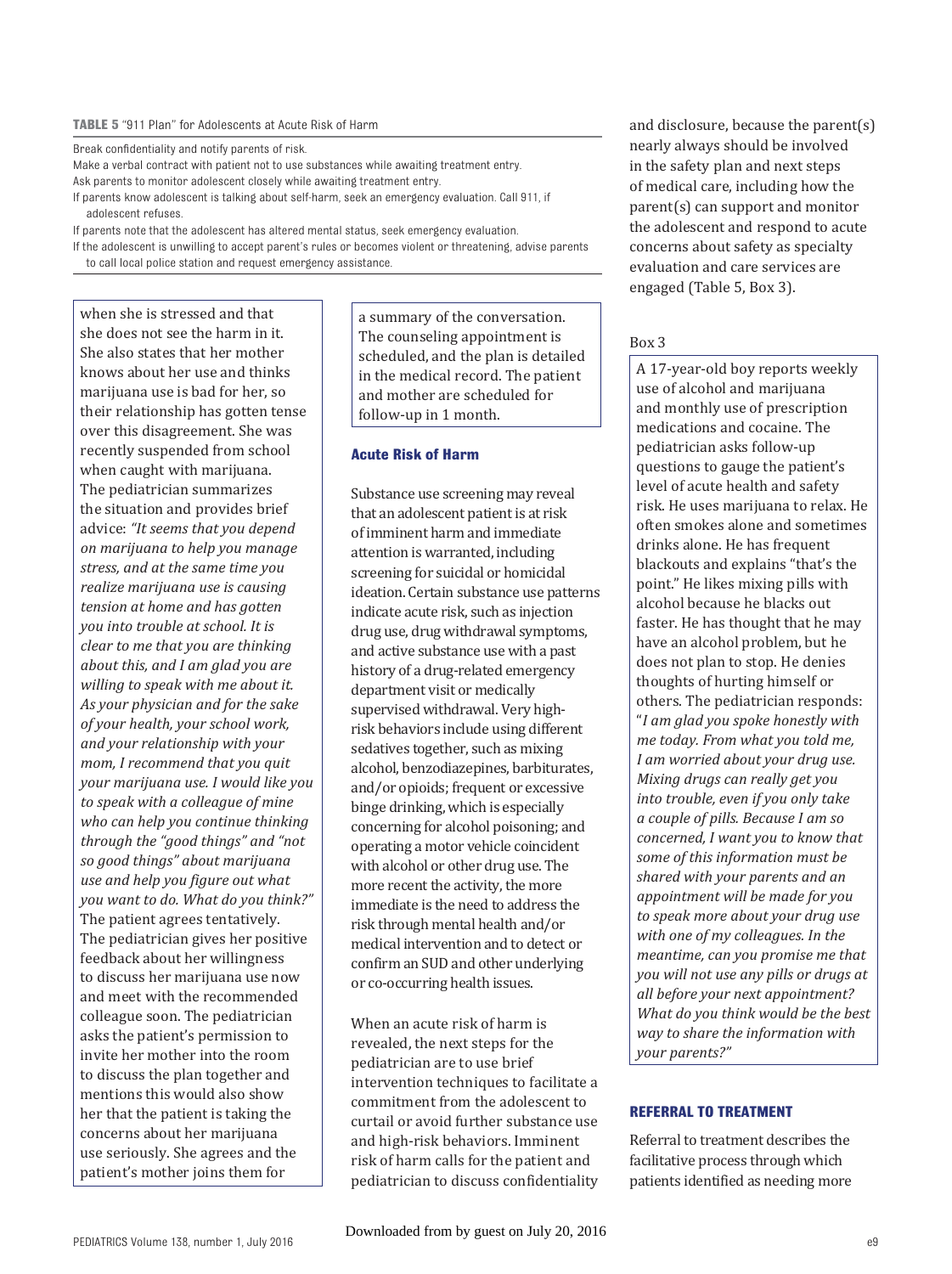#### **TABLE 6** ASAM Levels of Care for Treatment of SUDs

|                                       | Description                                                                                                                                                                                                                                                                                                                                                                                                                                                                                                                                                                                                                                                                                                                                                                                      |
|---------------------------------------|--------------------------------------------------------------------------------------------------------------------------------------------------------------------------------------------------------------------------------------------------------------------------------------------------------------------------------------------------------------------------------------------------------------------------------------------------------------------------------------------------------------------------------------------------------------------------------------------------------------------------------------------------------------------------------------------------------------------------------------------------------------------------------------------------|
| <b>OUTPATIENT</b>                     |                                                                                                                                                                                                                                                                                                                                                                                                                                                                                                                                                                                                                                                                                                                                                                                                  |
| Individual counseling                 | Adolescents with SUDs should receive specific treatment of their substance use; general supportive counseling may be a useful<br>adjuvant but should not be a substitute. <sup>69</sup> Several therapeutic modalities (motivational interviewing, cognitive behavioral<br>therapy, contingency management, etc) have all shown promise in treating adolescents with SUDs. <sup>70</sup>                                                                                                                                                                                                                                                                                                                                                                                                         |
| Group therapy                         | Group therapy is a mainstay of SUD treatment of adolescents with SUDs. It is a particularly attractive option because it is<br>cost-effective and takes advantage of the developmental preference for congregating with peers. However, group therapy<br>has not been extensively evaluated as a therapeutic modality for this age group, and existing research has produced mixed<br>results. <sup>69-71</sup>                                                                                                                                                                                                                                                                                                                                                                                  |
| Family therapy                        | Family-directed therapies are the best-validated approach for treating adolescent SUDs. A number of modalities have all<br>been shown to be effective. Family counseling typically targets domains that figure prominently in the etiology of SUDs in<br>adolescents: family conflict, communication, parental monitoring, discipline, child abuse/neglect, and parental SUDs. <sup>69</sup>                                                                                                                                                                                                                                                                                                                                                                                                     |
| Intensive outpatient program<br>(10P) | IOPs serve as an intermediate level of care for patients who have needs that are too complex for outpatient treatment but do<br>not require inpatient services. These programs allow individuals to continue with their daily routine and practice newly<br>acquired recovery skills both at home and at work.                                                                                                                                                                                                                                                                                                                                                                                                                                                                                   |
|                                       | IOPs generally comprise a combination of supportive group therapy, educational groups, family therapy, individual therapy,<br>relapse prevention and life skills, 12-step recovery, case management, and after-care planning. The programs range from<br>2 to 9 hours per day, 2 to 5 times per week, and last 1 to 3 months. These programs are appealing because they provide a<br>plethora of services in a relatively short period of time. <sup>72</sup>                                                                                                                                                                                                                                                                                                                                    |
| Partial hospital program              | Partial hospitalization is a short-term, comprehensive outpatient program in affiliation with a hospital that is designed to<br>provide support and treatment of patients with SUDs. The services offered at these programs are more concentrated<br>and intensive than regular outpatient treatment because they are structured throughout the entire day and offer medical<br>monitoring in addition to individual and group therapy. Participants typically attend sessions for 7 or 8 hours per day, at<br>least 5 days per week, for 1–3 weeks. As with IOPs, patients return home in the evenings and have a chance to practice newly<br>acquired recovery skills. <sup>73</sup>                                                                                                           |
| OUTPATIENT                            |                                                                                                                                                                                                                                                                                                                                                                                                                                                                                                                                                                                                                                                                                                                                                                                                  |
| Detoxification                        | Detoxification refers to the medical management of symptoms of withdrawal. Medically supervised detoxification is indicated<br>for any adolescent who is at risk for withdrawing from alcohol or benzodiazepines and may also be helpful for adolescents<br>withdrawing from opioids, cocaine, or other substances. Detoxification may be an important first step but is not considered<br>definitive treatment. Patients who are discharged from a detoxification program should then begin either an outpatient or<br>residential SUD treatment program. <sup>70,71</sup>                                                                                                                                                                                                                      |
| Acute residential treatment           | ART is a short-term (days–weeks) residential placement designed to stabilize patients in crisis, often before entering a longer-                                                                                                                                                                                                                                                                                                                                                                                                                                                                                                                                                                                                                                                                 |
| (ART)<br>Residential treatment        | term residential treatment program. <sup>70</sup> ART programs typically target adolescents with co-occurring mental health disorders.<br>Residential treatment programs are highly structured live-in environments that provide therapy for those with severe SUD,<br>mental illness, or behavioral problems that require 24-hour care. The goal of residential treatment is to promote the<br>achievement and subsequent maintenance of long-term abstinence as well as equip each patient with both the social and<br>coping skills necessary for a successful transition back into society. Residential treatment programs are classified by the<br>length of the program; short-term refers to programs of $\leq 30$ days' duration, long-term refers to programs of >30 days'<br>duration. |
|                                       | Residential treatment programs generally comprise individual and group therapy sessions plus medical, psychological, clinical,<br>nutritional, and educational components. Residential facilities aim to simulate real living environments with added structure<br>and routine to prepare individuals with the framework necessary for their lives to continue drug and alcohol free on<br>completion of the program. <sup>74</sup>                                                                                                                                                                                                                                                                                                                                                              |
| Therapeutic boarding school           | Therapeutic boarding schools are educational institutions that provide constant supervision for their students by professional<br>staff. These schools offer a highly structured environment with set times for all activities, smaller, more specialized classes,<br>and social and emotional support. In addition to the regular services offered at traditional boarding schools, therapeutic<br>schools also provide individual and group therapy for adolescents with mental health or SUDs. <sup>75</sup>                                                                                                                                                                                                                                                                                  |

extensive evaluation and treatment are able to access the appropriate services. Historically, medical encounters have been notably poor in identifying adolescents who have severe SUDs and connecting them with treatment. SAMHSA has estimated that fewer than 10% of adolescents in need of specialty substance use treatment receive it, and the majority of referrals are from the justice system.<sup>66,67</sup> The referral to treatment, or "RT," of SBIRT

is composed of 2 distinct yet connected clinical activities: working with the adolescent and family so they accept that timely referral and treatment are necessary for the patient's health and facilitating the referral process to engage the patient and family with the appropriate professional(s) or program(s).

Deciding where to refer an adolescent in need of treatment is often complicated by limited treatment

availability, insurance coverage complexities, and preferences of the adolescent and family. In most cases, pediatricians will refer adolescents with SUDs to a mental health or addiction specialist to conduct a comprehensive biopsychosocial assessment and to determine the appropriate level of care from the treatment spectrum, ranging from outpatient substance use counseling to long-term residential treatment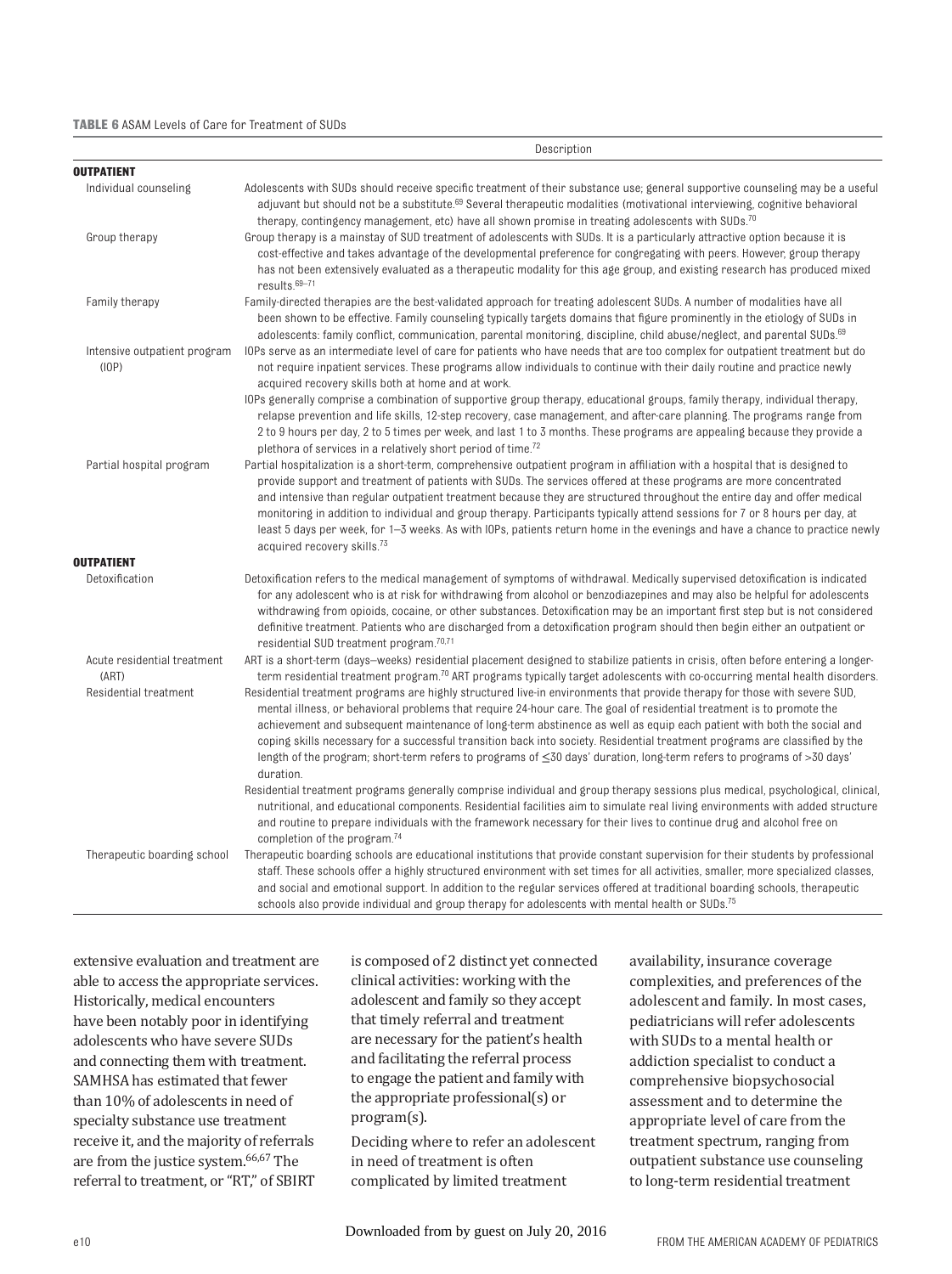programs. In 2001, the American Society of Addiction Medicine (ASAM) revised its comprehensive national guidelines for placement, continued stay, and discharge of patients with alcohol and other drug problems. The separate guidelines devised for adults and adolescents detail 5 broad levels of care that range from early intervention to medically managed intensive inpatient treatment and correspond to addiction severity, related problems, and potential for behavior change and recovery<sup>68</sup> (Table 6). Adolescents should be treated in the least-restrictive environment (ie, level of care) that supports their clinical needs. Adolescents who voluntarily accept therapeutic placement will usually engage more readily in their care, which is a key factor influencing SUD treatment success.

The Center for Substance Abuse Treatment has published evidencebased treatment and assessment protocols and manuals (available at: www.ncbi.nlm.nih.gov/books/ NBK82999). To help identify treatment options throughout the country, SAMHSA maintains a comprehensive and easy-to-use Substance Abuse Treatment Facility Locator on its Web site (www. samhsa.gov/treatment/index.aspx), which also lists both a Buprenorphine Physician & Treatment Program Locator and an Opioid Treatment Program Directory. Opioid and alcohol use disorders are the primary indications for medication-assisted treatment in adult populations; medication-assisted treatment with buprenorphine or naltrexone also is an option for opioid-dependent adolescents.<sup>76,77</sup>

Successful addiction treatment usually involves a long recovery process during which the patient experiences more than 1 level of care. In 2013, the ASAM reconceived the notion of "patient placement" by incorporating the entire admission, treatment, and continuing care

into a single longitudinal process and encouraging the integration of addiction services with general health care, mental health, and a variety of other subjects and settings. Because clinicians and payers need to exchange information frequently and repeatedly during the treatment payment approval process, the current edition of the ASAM *National Treatment Guidelines*68 includes a section about working effectively with managed care, particularly in the context of health care reform.

Most patients in addiction treatment consider themselves "recovering" rather than "recovered" to recognize their lifelong potential for relapse. Whether treatment begins in outpatient or inpatient care, it should continue at the level appropriate to support the patient's recovery process, which often is achieved through sequential or overlapping therapeutic levels and usually includes participation in a formal structured program, self-help groups (eg, Alcoholics Anonymous, Alateen, Narcotics Anonymous), ongoing after-care programs, and self-help recovery work.

The medical home plays a key role for all patients in recovery through many roles that include providing continuity of general medical care and rapport with the patient and family, coordinating the patient's various care specialties and services involved, and providing SUD follow-up care to detect relapse and providing support through referral and collaborative care. Relapse is not uncommon in SUDs, but anticipating it and viewing it as a learning opportunity can motivate the patient and family to re-engage in care. By collaborating with addiction medicine specialists and other mental health professionals as well as working with the family, third-party payers, and schools, among others, the pediatrician

plays an essential role in the ongoing care of children and adolescents with SUDs.

#### **OPTIMAL STANDARDS FOR AN SUD TREATMENT PROGRAM**

The following were adapted from SAMHSA and Center for Substance Abuse Treatment standards into optimal goals for inpatient or outpatient SUD treatment programs serving the pediatric population.<sup>78</sup> The program will:

- 1. View drug and alcohol use disorders as a primary disease rather than a symptom.
- 2. Include a comprehensive patient evaluation and a developmentally appropriate management and treatment referral plan for associated medical, emotional, and behavioral problems identified.
- 3. Maintain rapport with the patient's pediatrician to facilitate seamless after-care and primary care follow-up.
- 4. Adhere to an abstinence philosophy and consider the patient's continued use of tobacco, alcohol, or other drugs as indicating more treatment is needed rather than the program should discharge or refuse to treat.
- 5. Maintain a low patient-to-staff ratio.
- 6. Use treatment professionals who are knowledgeable in both addiction treatment and child and adolescent behavior and development.
- 7. Maintain separate treatment groups for individuals at varying developmental levels (adolescents, young adults, and older adults).
- 8. Involve the entire family in the treatment and relate to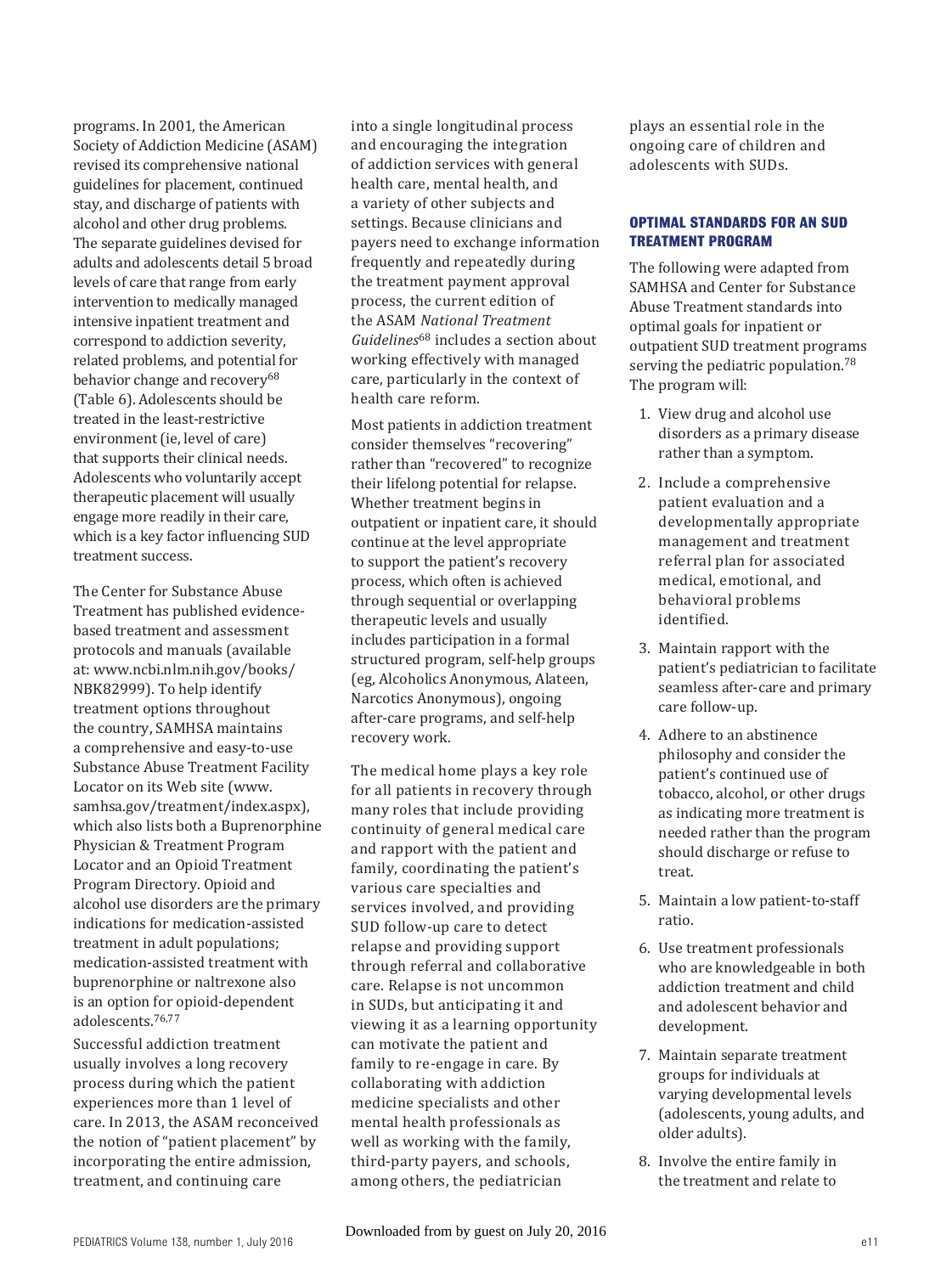the patients and their families with compassion and concern. Programs located as close to home as possible are preferable to facilitate family involvement, even though separation of the adolescent from the family may be indicated initially.

- 9. Offer patients an opportunity to continue academic and vocational education and assistance with restructuring family, school, and social life. Consider formal academic and cognitive skills assessment, because unidentified weaknesses may contribute to emotional factors contributing to the substance use.
- 10. Keep the family apprised of costs and financial arrangements for inpatient and outpatient care and facilitate communication with managed-care organizations.
- 11. Ensure that follow-up and continuing care are integral parts of the program.

Billing and payment for screening and office-based BI varies by payer. A fact sheet about coding for behavior change intervention for substance use is available on the AAP Web site (www.aap.org/ en-us/professional-resources/ practice-support/Coding-at-the-AAP/ Pages/ Private/ Substance-Abuse-Coding-Fact-Sheet.aspx). Further clarification is available through the AAP coding hotline (AAPCodinghotline@aap.org).

#### **SUMMARY**

Pediatricians play a key role in preventing and curtailing adolescent substance use and associated harm, whether through direct patient care practices, multidisciplinary collaboration, or support of parenting and community efforts. Researchinformed SBIRT practices can be applied across the variety of practice

settings and clinicians providing health care to adolescents. SBIRT is recognized to include the use of validated screening tools, assessing for substance use risk and problems, sharing expert health promotion and disease prevention advice, and conducting interventions that encourage substance use reduction and/or referral to treatment. (See the accompanying policy statement for further detail and recommendations.)

#### **LEAD AUTHORS**

Sharon J.L. Levy, MD, MPH, FAAP Janet F. Williams, MD, FAAP

#### **COMMITTEE ON SUBSTANCE USE AND PREVENTION, 2015–2016**

Sheryl A. Ryan, MD, FAAP, Chairperson Pamela K. Gonzalez, MD, MS, FAAP Stephen W. Patrick, MD, MPH, MS, FAAP Joanna Quigley, MD, FAAP Lorena Siqueira, MD, MSPH, FAAP Vincent C. Smith, MD, MPH, FAAP Leslie R. Walker, MD, FAAP

#### **FORMER COMMITTEE MEMBERS**

Sharon J.L. Levy, MD, MPH, FAAP Janet F. Williams, MD, FAAP

#### **LIAISONS**

Vivian B. Faden, PhD – *National Institute of Alcohol Abuse and Alcoholism* Gregory Tau, MD, PhD – *American Academy of Child and Adolescent Psychiatry*

#### **STAFF**

Renee Jarrett, MPH

#### **SELECTED RESOURCES FOR PEDIATRICIANS**

- American Academy of Child and Adolescent Psychiatry. Practice parameter for the assessment and treatment of child and adolescent substance use disorders. Available at: www.aacap.org/App\_ Themes/AACAP/docs/practice\_ parameters/ substance\_abuse practice\_ parameter. pdf
- American Academy of Pediatrics. Implementing mental health priorities in practice substance use [video]. Available at: www.aap. org/en-us/advocacy-and-policy/

aap-health-initiatives/Mental-Health/ Pages/substance-use.aspx

- American Academy of Pediatrics Julius B. Richmond Center of Excellence. Available at: www2. aap. org/ richmondcenter
- Massachusetts Department of Public Health. Adolescent SBIRT toolkit for providers. Available at: http://massclearinghouse . ehs. state. ma. us/ BSASSBIRTPROG/ SA1099. html
- National Institute on Alcohol Abuse and Alcoholism. Alcohol screening and brief intervention for youth: a practitioner's guide. Available at: www. niaaa. nih. gov/ YouthGuide
- Partnership for Drug-Free Kids. The Medicine Abuse Project. Available at: http://medicineabuseproject.org/ resources/health-care-providers

#### **SELECTED RESOURCES FOR FAMILIES**

- American Academy of Child and Adolescent Psychiatry. Family resources. Available at: www.aacap.org/AACAP/Families\_and\_ Youth/Family\_Resources/Home.aspx
- American Academy of Pediatrics. Patient/ parent brochures. Available at: http:// bit.ly/1LIC93Z
- HealthyChildren.org. Official consumer Web site of the AAP. Available at: www. healthychildren.org/English/agesstages/teen/ substance-abuse
- National Institute on Alcohol Abuse and Alcoholism. Make a difference: talk to your child about alcohol. Available at: http://pubs.niaaa.nih.gov/publications/ MakeADiff\_ HTML/ makediff.htm
- National Institute on Alcohol Abuse and Alcoholism. Treatment for alcohol problems: finding and getting help. Available at: http:// pubs. niaaa. nih. gov/ publications/Treatment/treatment.htm
- National Institute on Drug Abuse. Family checkup: positive parenting prevents drug abuse. Available at: www. drugabuse.gov/family-checkup
- National Institute on Drug Abuse. NIDA for teens. Available at: http://teens. drugabuse. gov
- Substance Use and Mental Health Services Administration. "Talk. They hear you*"*: application. Available at: www. samhsa.gov/underage-drinking/ mobile-application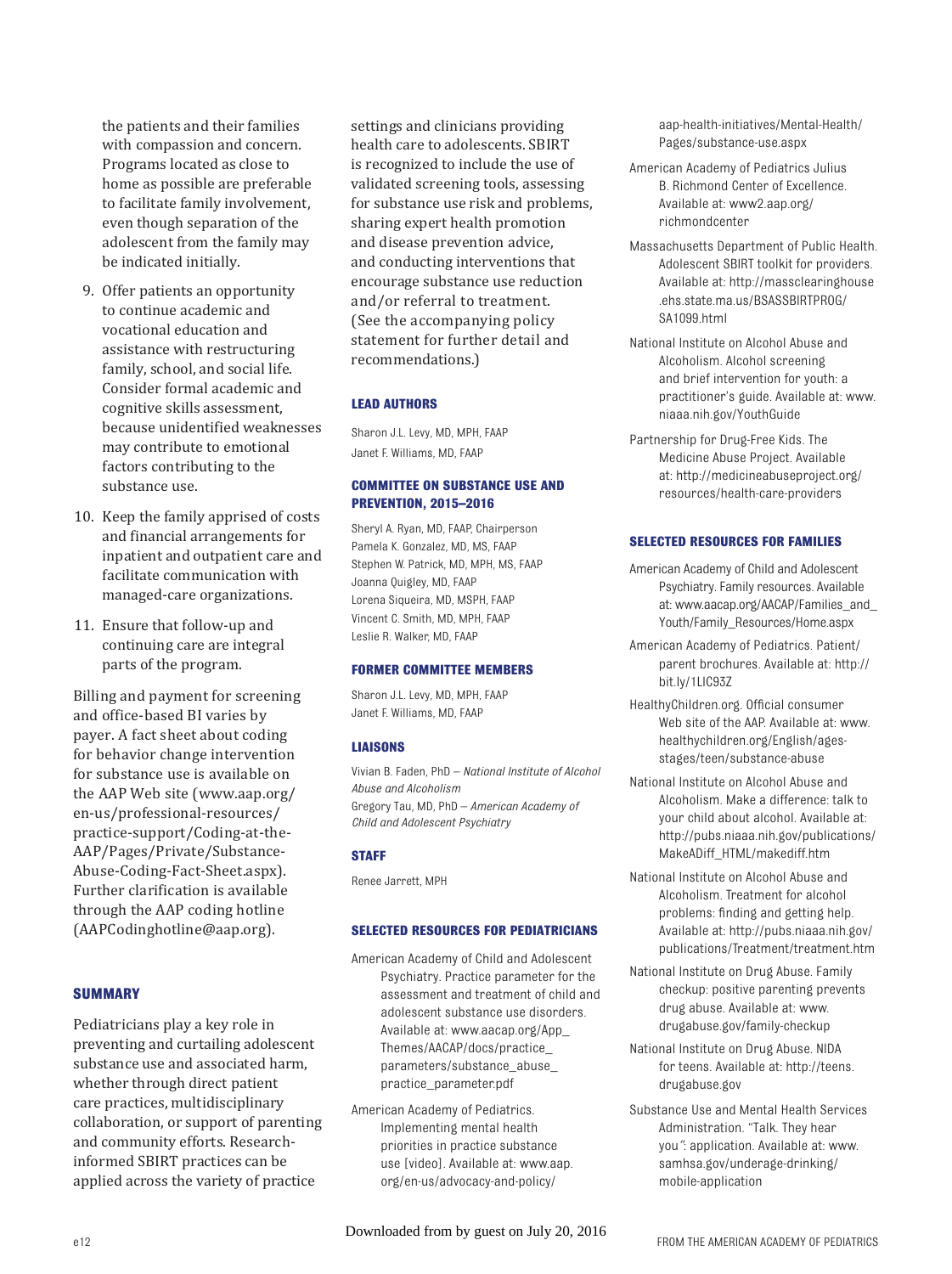#### **ABBREVIATIONS**

| AAP: American Academy of    |  |  |
|-----------------------------|--|--|
| Pediatrics                  |  |  |
| ASAM: American Society of   |  |  |
| <b>Addiction Medicine</b>   |  |  |
| BI: brief intervention      |  |  |
| S2BI: Screening to Brief    |  |  |
| Intervention                |  |  |
| SAMHSA: Substance Abuse and |  |  |
| Mental Health Services      |  |  |
| Administration              |  |  |
| SBIRT: screening, brief     |  |  |
| intervention, and referral  |  |  |
| to treatment                |  |  |
| SUD: substance use disorder |  |  |

#### **REFERENCES**

- 1. University of Michigan. Drug Abuse Now Equals Childhood Obesity as Top Health Concern for Kids. Vol 13. Ann Arbor, MI: University of Michigan, C.S. Mott Children's Hospital; 2011. Available at: http://mottnpch.org/sites/default/files/ documents/081511toptenreport.pdf. Accessed July 23, 2015
- 2. US Department of Health and Human Services. Healthy People 2020: substance abuse objectives. Washington, DC: US Government Printing Office; 2011. Available at: www.healthypeople.gov/2020/ topicsobjectives2020/overview.aspx? topicid= 40. Accessed July 23, 2015
- 3. Johnston LD, O'Malley PM, Bachman JG, Schulenberg JE, Miech RA. Monitoring the Future: National Survey Results on Drug Use, 1975–2013. Vol. I: *Secondary School Students*. Ann Arbor, MI: University of Michigan, Institute for Social Research; 2014. Available at www.monitoringthefuture.org/ pubs/monographs/mtf-vol1\_2013.pdf. Accessed July 23, 2015
- 4. The Partnership at DrugFree.org. 2012 Partnership Attitude Tracking Study: Teens and Parents. New York, NY: Partnership for Drug-Free Kids; 2013. Available at: www. drugfree. org/ wp-content/uploads/2013/04/PATS-2012-FULL-REPORT2.pdf. Accessed July 23, 2015
- 5. Kann L, Kinchen S, Shanklin SL, et al; Centers for Disease Control and Prevention. Youth risk behavior

surveillance—United States, 2013. *MMWR Suppl*. 2014;63(4 SS-4):1–168

- 6. DuRant RH, Smith JA, Kreiter SR, Krowchuk DP. The relationship between early age of onset of initial substance use and engaging in multiple health risk behaviors among young adolescents. *Arch Pediatr Adolesc Med*. 1999;153(3):286–291
- 7. Hingson RW, Zha W. Age of drinking onset, alcohol use disorders, frequent heavy drinking, and unintentionally injuring oneself and others after drinking. *Pediatrics*. 2009;123(6):1477–1484
- 8. Weitzman ER, Nelson TF. College student binge drinking and the "prevention paradox": implications for prevention and harm reduction. *J Drug Educ*. 2004;34(3):247–265
- 9. Levy S, Sherritt L, Gabrielli J, Shrier LA, Knight JR. Screening adolescents for substance use-related high-risk sexual behaviors. *J Adolesc Health*. 2009;45(5):473–477
- 10. VanDerNagel JEL, Kiewik M, Postel MG, et al. Capture recapture estimation of the prevalence of mild intellectual disability and substance use disorder. *Res Dev Disabil*. 2014;35(4):808–813
- 11. Carroll Chapman SL, Wu L-T. Substance abuse among individuals with intellectual disabilities. *Res Dev Disabil*. 2012;33(4):1147–1156
- 12. Chambers RA, Taylor JR, Potenza MN. Developmental neurocircuitry of motivation in adolescence: a critical period of addiction vulnerability. *Am J Psychiatry*. 2003;160(6):1041–1052
- 13. Kulig JW; American Academy of Pediatrics Committee on Substance Abuse. Tobacco, alcohol, and other drugs: the role of the pediatrician in prevention, identification, and management of substance abuse. *Pediatrics*. 2005;115(3):816–821
- 14. Hagan JF, Shaw JS, Duncan P, eds. *Bright Futures: Guidelines for Health Supervision of Infants, Children, and Adolescents*. 3rd ed. Elk Grove Village, IL: American Academy of Pediatrics; 2008
- 15. MacKay AP, Duran C. *Adolescent Health in the United States, 2007*. Atlanta, GA: National Center for Health Statistics, Centers for Disease Control and Prevention; 2007
- 16. Yoast RA, Fleming M, Balch GI. Reactions to a concept for physician intervention in adolescent alcohol use. *J Adolesc Health*. 2007;41(1):35–41
- 17. Substance Abuse and Mental Health Services Administration. About Screening, Brief Intervention, and Referral to Treatment (SBIRT). Available at: www.samhsa.gov/sbirt/ about. Accessed July 23, 2015
- 18. Kann L, Kinchen S, Shanklin S, et al. Youth risk behavior surveillance— United States, 2013. *MMWR Surveill Summ*. 2014;63(4):1–172. Available at: www.cdc.gov/mmwr/pdf/ss/ss6304. pdf?utm\_source=rss&utm\_medium= rss&utm\_campaign= youth-riskbehavior-surveillance-united-states-2013-pdf. Accessed July 23, 2015
- 19. American Academy of Pediatrics, Committee on Substance Abuse. Substance use screening, brief intervention, and referral to treatment [policy statement]. *Pediatrics*. 2016
- 20. Ford CA, Millstein SG, Halpern-Felsher BL, Irwin CE Jr. Influence of physician confidentiality assurances on adolescents' willingness to disclose information and seek future health care: a randomized controlled trial. *JAMA*. 1997;278(12):1029–1034
- 21. Ford CA, Bearman PS, Moody J. Foregone health care among adolescents. *JAMA*. 1999;282(23):2227–2234
- 22. Society for Adolescent Medicine. Access to health care for adolescents and young adults. *J Adolesc Health*. 2004;35(4):342–344
- 23. Coble YD, Estes EH, Head CA, et al; Council on Scientific Affairs, American Medical Association. Confidential health services for adolescents. *JAMA*. 1993;269(11):1420–1424
- 24. Fisher SL, Bucholz KK, Reich W, et al. Teenagers are right—parents do not know much: an analysis of adolescentparent agreement on reports of adolescent substance use, abuse, and dependence. *Alcohol Clin Exp Res*. 2006;30(10):1699–1710
- 25. Goldenring JM, Cohen G. Getting into adolescent heads. *Contemp Pediatr*. 1988;5(7):75–90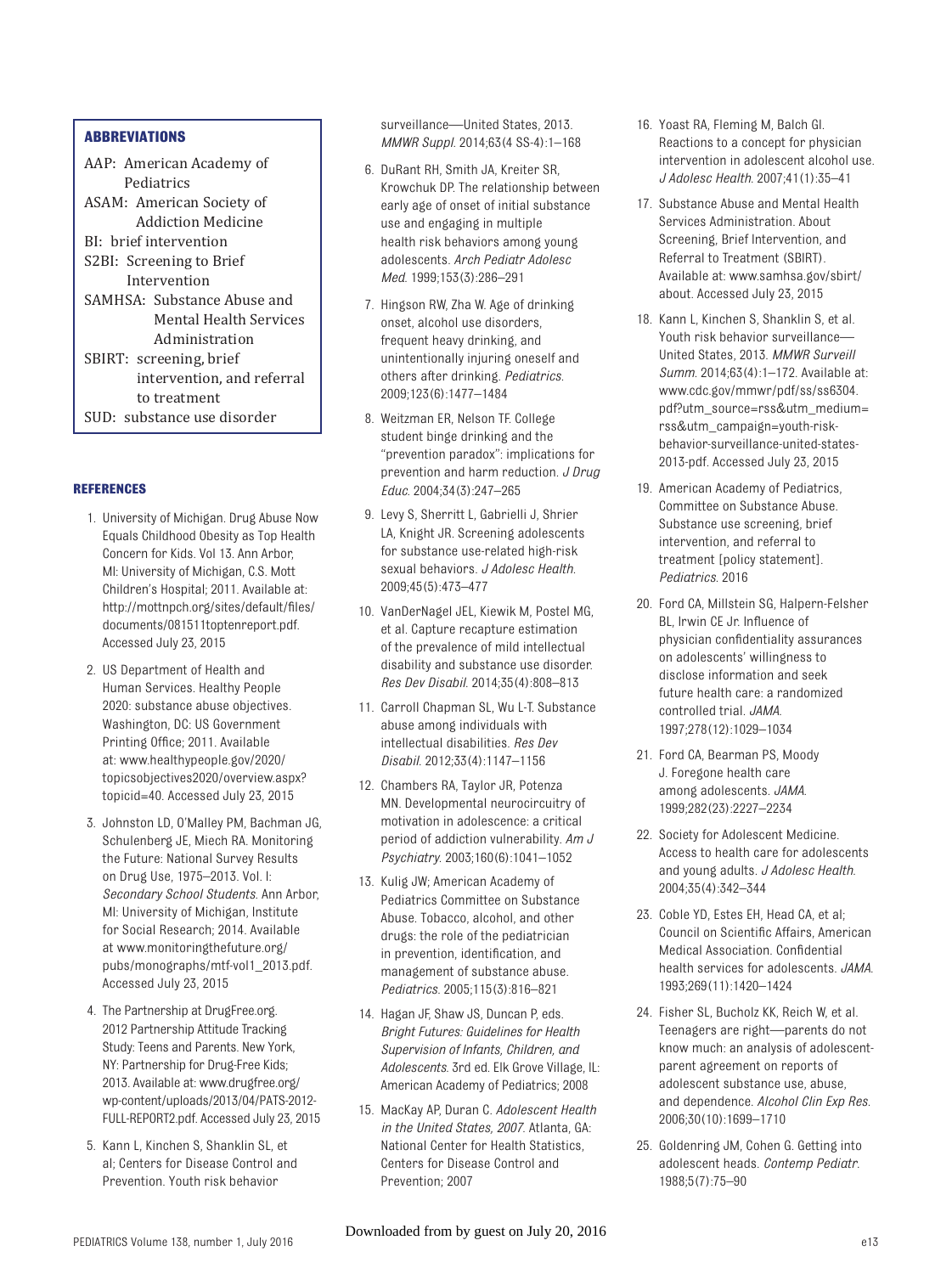- 26. Goldenring JM, Rosen D. Getting into adolescent heads: an essential update. *Contemp Pediatr*. 2004;21(1):64–90
- 27. American Academy of Pediatrics. *Periodic Survey of Fellows #31: Practices and Attitudes Toward Adolescent Drug Screening*. Elk Grove Village, IL: American Academy of Pediatrics, Division of Child Health Research; 1997
- 28. Millstein SG, Marcell AV. Screening and counseling for adolescent alcohol use among primary care physicians in the United States. *Pediatrics*. 2003;111(1):114–122
- 29. Harris SK, Herr-Zaya K, Weinstein Z, et al. Results of a statewide survey of adolescent substance use screening rates and practices in primary care. *Subst Abus*. 2012;33(4):321–326
- 30. Harris SK, Csémy L, Sherritt L, et al. Computer-facilitated substance use screening and brief advice for teens in primary care: an international trial. *Pediatrics*. 2012;129(6):1072–1082
- 31. Barry KL, Blow FC, Willenbring ML, McCormick R, Brockmann LM, Visnic S. Use of alcohol screening and brief interventions in primary care settings: implementation and barriers. *Subst Abus*. 2004;25(1):27–36
- 32. O'Connor PG, Nyquist JG, McLellan AT. Integrating addiction medicine into graduate medical education in primary care: the time has come. *Ann Intern Med*. 2011;154(1):56–59
- 33. Van Hook S, Harris SK, Brooks T, et al; New England Partnership for Substance Abuse Research. The "Six T's": barriers to screening teens for substance abuse in primary care. *J Adolesc Health*. 2007;40(5):456–461
- 34. Wilson CR, Sherritt L, Gates E, Knight JR. Are clinical impressions of adolescent substance use accurate? *Pediatrics*. 2004;114(5). Available at: www.pediatrics.org/cgi/content/full/ 114/5/e536
- 35. Levy S. Brief interventions for substance use in adolescents: still promising, still unproven. *CMAJ*. 2014;186(8):565–566
- 36. National Institute on Alcohol Abuse and Alcoholism. Alcohol Screening and Brief Intervention for Youth: A Practitioner's Guide. Bethesda, MD:

National Institute on Alcohol Abuse and Alcoholism; 2011. NIH Publication 11-7805. Available at: http:// pubs. niaaa. nih. gov/ publications/ Practitioner/ YouthGuide/ YouthGuide. pdf. Accessed July 23, 2015

- 37. Kelly SM, Gryczynski J, Mitchell SG, Kirk A, O'Grady KE, Schwartz RP. Validity of brief screening instrument for adolescent tobacco, alcohol, and drug use. *Pediatrics*. 2014;133(5):819–826
- 38. Levy S, Weiss R, Sherritt L, et al. An electronic screen for triaging adolescent substance use by risk levels. *JAMA Pediatr*. 2014;168(9):822–828
- 39. American Psychiatric Association. *Diagnostic and Statistical Manual of Mental Disorders*, *Fifth Edition*. Arlington, VA: American Psychiatric Association; 2013
- 40. Knight JR, Shrier LA, Bravender TD, Farrell M, Vander Bilt J, Shaffer HJ. A new brief screen for adolescent substance abuse. *Arch Pediatr Adolesc Med*. 1999;153(6):591–596
- 41. Dennis ML, Chan YF, Funk RR. Development and validation of the GAIN Short Screener (GSS) for internalizing, externalizing and substance use disorders and crime/violence problems among adolescents and adults. *Am J Addict*. 2006;15(suppl 1):80–91
- 42. Saunders JB, Aasland OG, Babor TF, de la Fuente JR, Grant M. Development of the Alcohol Use Disorders Identification Test (AUDIT): WHO Collaborative Project on Early Detection of Persons with Harmful Alcohol Consumption–II. *Addiction*. 1993;88(6):791–804
- 43. Spirito A, Monti PM, Barnett NP, et al. A randomized clinical trial of a brief motivational intervention for alcoholpositive adolescents treated in an emergency department. *J Pediatr*. 2004;145(3):396–402
- 44. Bernstein E, Edwards E, Dorfman D, Heeren T, Bliss C, Bernstein J. Screening and brief intervention to reduce marijuana use among youth and young adults in a pediatric emergency department. *Acad Emerg Med*. 2009;16(11):1174–1185
- 45. Tait RJ, Hulse GK, Robertson SI. Effectiveness of a brief-intervention and continuity of care in enhancing attendance for treatment by

adolescent substance users. *Drug Alcohol Depend*. 2004;74(3):289–296

- 46. Neighbors CJ, Barnett NP, Rohsenow DJ, Colby SM, Monti PM. Costeffectiveness of a motivational intervention for alcohol-involved youth in a hospital emergency department. *J Stud Alcohol Drugs*. 2010;71(3):384–394
- 47. Haller DM, Meynard A, Lefebvre D, Ukoumunne OC, Narring F, Broers B. Effectiveness of training family physicians to deliver a brief intervention to address excessive substance use among young patients: a cluster randomized controlled trial. *CMAJ*. 2014;186(8):E263–E272
- 48. Stern SA, Meredith LS, Gholson J, Gore P, D'Amico EJ. Project CHAT: a brief motivational substance abuse intervention for teens in primary care. *J Subst Abuse Treat*. 2007;32(2):153–165
- 49. Murphy DA, Chen X, Naar-King S, Parsons JT; Adolescent Trials Network. Alcohol and marijuana use outcomes in the Healthy Choices motivational interviewing intervention for HIVpositive youth. *AIDS Patient Care STDS*. 2012;26(2):95–100
- 50. Shrier LA, Rhoads A, Burke P, Walls C, Blood EA. Real-time, contextual intervention using mobile technology to reduce marijuana use among youth: a pilot study. *Addict Behav*. 2014;39(1):173–180
- 51. Walton MA, Bohnert K, Resko S, et al. Computer and therapist based brief interventions among cannabis-using adolescents presenting to primary care: one year outcomes. *Drug Alcohol Depend*. 2013;132(3):646–653
- 52. Haller DM, Meynard A, Lefebvre D, Tylee A, Narring F, Broers B. Brief intervention addressing excessive cannabis use in young people consulting their GP: a pilot study. *Br J Gen Pract*. 2009;59(560):166–172
- 53. Patnode CD, O'Connor E, Rowland M, Burda BU, Perdue LA, Whitlock EP. Primary care behavioral interventions to prevent or reduce illicit drug use and nonmedical pharmaceutical use in children and adolescents: a systematic evidence review for the U.S. Preventive Services Task Force. *Ann Intern Med*. 2014;160(9):612–620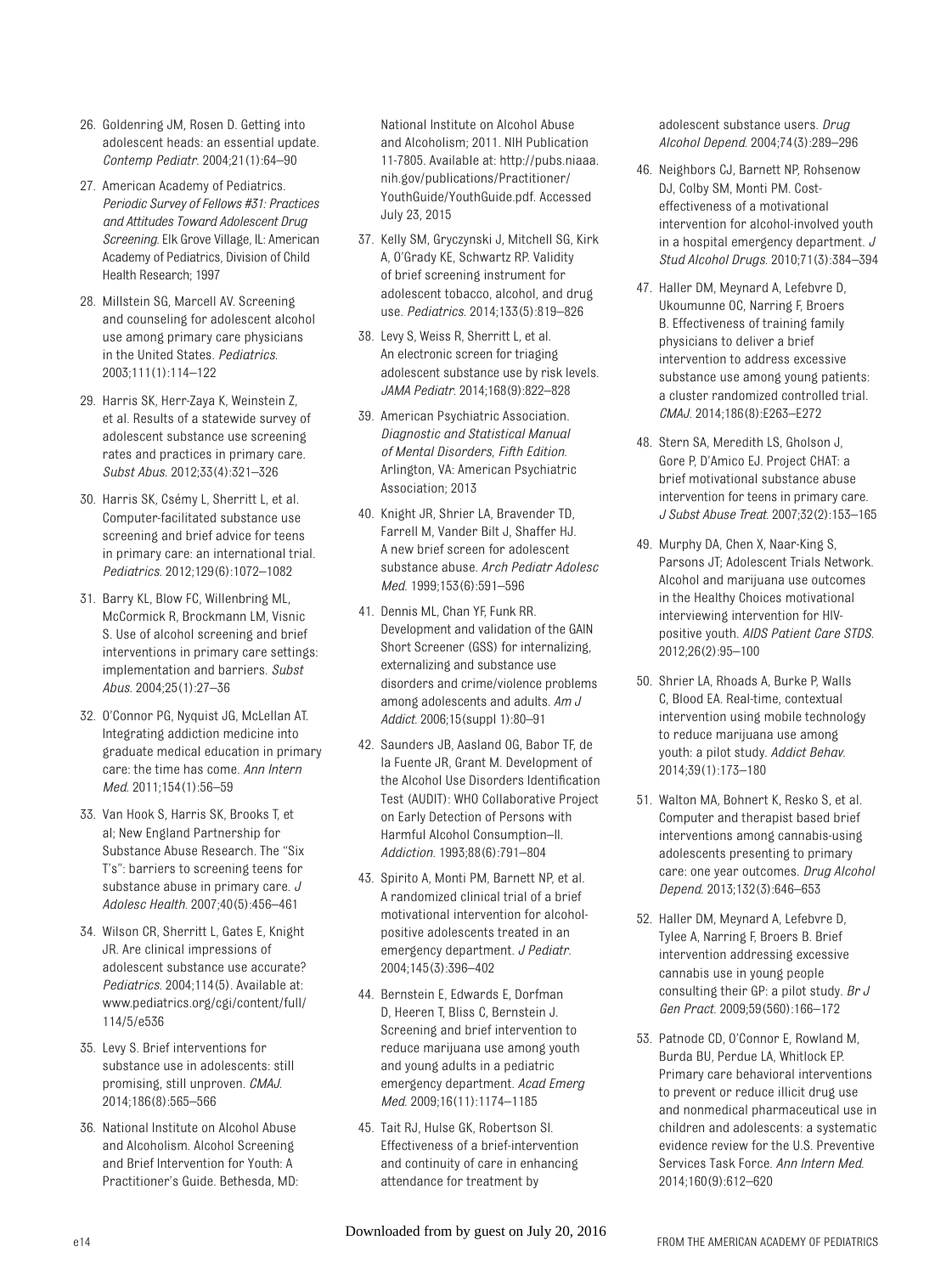- 54. Ginsburg KR. Viewing our adolescent patients through a positive lens. *Contemp Pediatr*. 2007;24:65–76
- 55. Harris SK, Csemy L, Sherritt L, et al. Computer-facilitated screening and physician brief advice to reduce substance use among adolescent primary care patients: a multisite international trial. *Pediatrics*. 2012;129(6):1072–1082
- 56. Hassan A, Harris SK, Sherritt L, et al. Primary care follow-up plans for adolescents with substance use problems. *Pediatrics*. 2009;124(1): 144–150
- 57. Miller WR, Rollnick S. Meeting in the middle: motivational interviewing and self-determination theory. *Int J Behav Nutr Phys Act*. 2012;9:25
- 58. Butterworth SW. Influencing patient adherence to treatment guidelines. *J Manag Care Pharm*. 2008;14(6 suppl B):21–24
- 59. Nestler EJ. Molecular basis of long-term plasticity underlying addiction. *Nat Rev Neurosci*. 2001;2(2):119–128
- 60. Volkow ND, Li T-K. Drug addiction: the neurobiology of behaviour gone awry. *Nat Rev Neurosci*. 2004;5(12):963–970
- 61. Everitt BJ, Belin D, Economidou D, Pelloux Y, Dalley JW, Robbins TW. Neural mechanisms underlying the vulnerability to develop compulsive drug-seeking habits and addiction [review]. *Philos Trans R Soc Lond B Biol Sci*. 2008;363(1507):3125–3135
- 62. Grant BF, Dawson DA. Age of onset of drug use and its association with DSM-IV drug abuse and dependence: results from the National Longitudinal Alcohol Epidemiologic Survey. *J Subst Abuse*. 1998;10(2):163–173
- 63. Hingson RW, Heeren T, Winter MR. Age at drinking onset and alcohol dependence: age at onset, duration, and severity. *Arch Pediatr Adolesc Med*. 2006;160(7):739–746
- 64. Taioli E, Wynder EL. Effect of the age at which smoking begins on frequency of

smoking in adulthood. *N Engl J Med*. 1991;325(13):968–969

- 65. Miller WR, Rollnick S. *Motivational Interviewing: Helping People Change*. Vol 3. New York, NY: Guilford Press; 2013
- 66. Substance Abuse and Mental Health Services Administration. *Results From the 2012 National Survey on Drug Use and Health: Summary of National Findings*. Rockville, MD: Substance Abuse and Mental Health Services Administration; 2013
- 67. Substance Abuse and Mental Health Services Administration. The TEDS Report: Substance Abuse Treatment Admissions Referred by the Criminal Justice System. Rockville, MD: Substance Abuse and Mental Health Services Administration; 2009. Available at: www.samhsa.gov/data/ 2k9/211/211CJadmits2k9.pdf. Accessed July 23, 2015
- 68. Mee-Lee D, ed. *The ASAM Criteria: Treatment Criteria for Addictive, Substance-Related, and Co-Occurring Conditions*. Carson City, NV: The Change Companies; 2013
- 69. Bukstein OG, Bernet W, Arnold V, et al; Work Group on Quality Issues. Practice parameter for the assessment and treatment of children and adolescents with substance use disorders. *J Am Acad Child Adolesc Psychiatry*. 2005;44(6):609–621
- 70. Fournier ME, Levy S. Recent trends in adolescent substance use, primary care screening, and updates in treatment options. *Curr Opin Pediatr*. 2006;18(4):352–358
- 71. Vaughan BL, Knight JR. Intensive drug treatment. In: Neinstein LS, Gordon C, Katzman D, Woods ER, Rosen D, eds. *Adolescent Healthcare: A Practical Guide*. 5th ed. Philadelphia, PA: Lippincott, Williams & Wilkins; 2009:671–675
- 72. Center for Substance Abuse Treatment. Services in intensive outpatient treatment programs. In: Substance Abuse: Clinical Issues in Intensive Outpatient Treatment. Rockville,

MD: Substance Abuse and Mental Health Services Administration; 2006. Available at: www. ncbi. nlm. nih. gov/ books/ NBK64094. Accessed July 23, 2015

- 73. CIGNA. CIGNA Standards and Guidelines/Medical Necessity Criteria for Treatment of Behavioral Health and Substance Use Disorders. 2015. Available at: https:// cignaforhcp. cigna.com/public/content/pdf/ resourceLibrary/behavioral/ medicalNecessityCriteriaDraft.pdf. Accessed October 6, 2015
- 74. Center for Substance Abuse Treatment. Triage and placement in treatment services. In: Substance Abuse Treatment for Adults in the Criminal Justice System. Rockville, MD: Substance Abuse and Mental Health Services Administration; 2005. Available at: www. ncbi. nlm. nih. gov/ books/ NBK64131. Accessed July 23, 2015
- 75. Center for Substance Abuse Treatment. Therapeutic communities. In: SAMHSA/ CSAT Treatment Improvement Protocols. Rockville, MD: Substance Abuse and Mental Health Services Administration; 1999. Available at: www. ncbi. nlm. nih. gov/ books/ NBK64342. Accessed July 23, 2015
- 76. Gowing L, Ali R, White JM. Buprenorphine for the management of opioid withdrawal. *Cochrane Database Syst Rev*. 2009;3:CD002025
- 77. Woody GE, Poole SA, Subramaniam G, et al. Extended vs short-term buprenorphine-naloxone for treatment of opioid-addicted youth: a randomized trial. *JAMA*. 2008;300(17):2003–2011
- 78. Center for Substance Abuse Treatment. Treatment of Adolescents With Substance Abuse Disorders. Rockville, MD: US Department of Health and Human Services; 1999. Available at: http://adaiclearinghouse .org/downloads/TIP-32-Treatmentof-Adolescents-with-Substance-Use-Disorders-62.pdf. Accessed July 23, 2015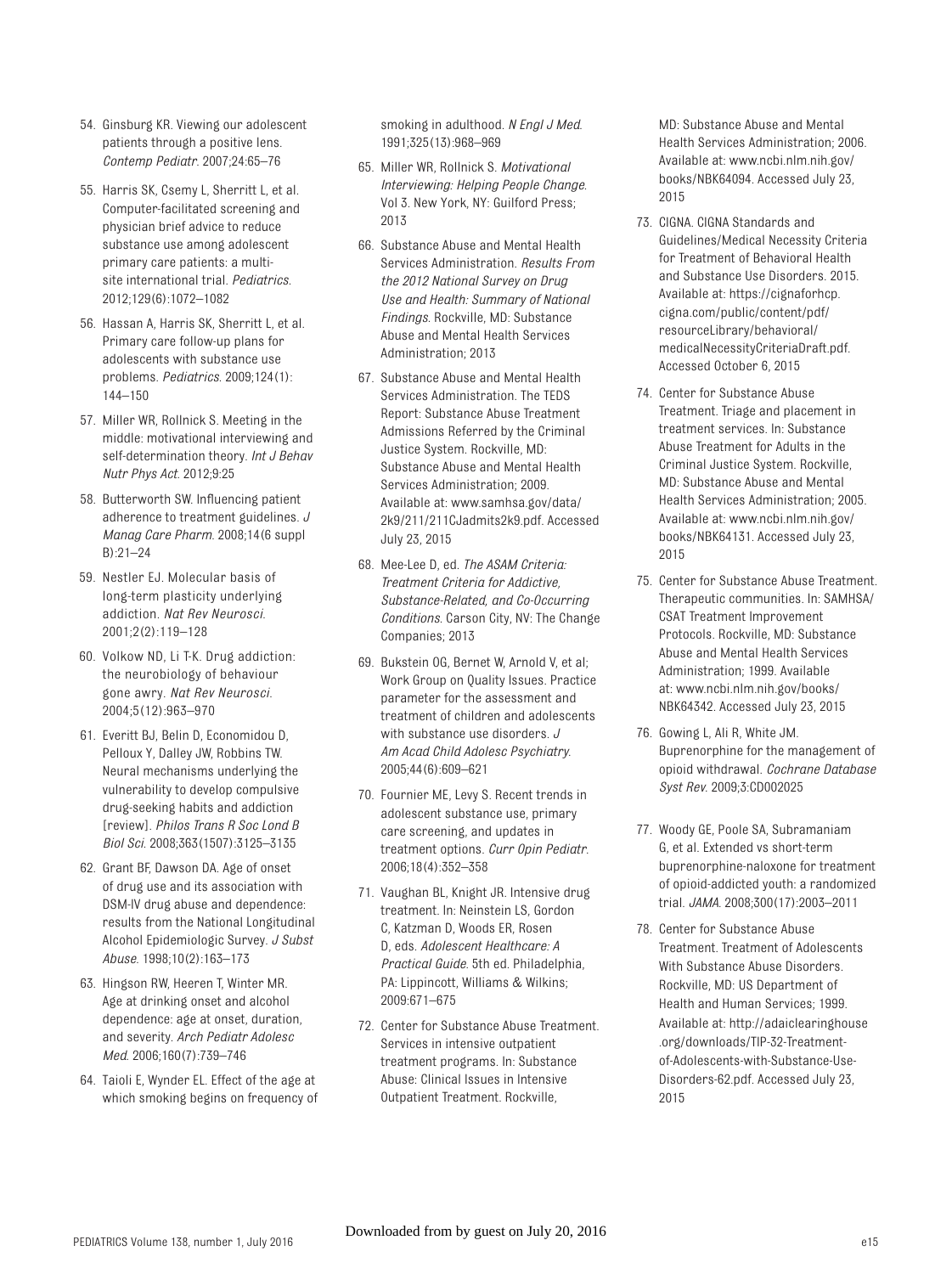### *Pediatrics*; originally published online June 20, 2016; PREVENTION Sharon J.L. Levy, Janet F. Williams and COMMITTEE ON SUBSTANCE USE AND **Substance Use Screening, Brief Intervention, and Referral to Treatment**

DOI: 10.1542/peds.2016-1211

 **Services Updated Information &** /content/early/2016/06/16/peds.2016-1211.full.html including high resolution figures, can be found at: **References** /content/early/2016/06/16/peds.2016-1211.full.html#ref-list-1 at: This article cites 55 articles, 11 of which can be accessed free **Subspecialty Collections** /cgi/collection/substance\_abuse\_sub **Substance Abuse** the following collection(s): This article, along with others on similar topics, appears in **Permissions & Licensing** /site/misc/Permissions.xhtml tables) or in its entirety can be found online at: Information about reproducing this article in parts (figures,  **Reprints** /site/misc/reprints.xhtml Information about ordering reprints can be found online:

rights reserved. Print ISSN: 0031-4005. Online ISSN: 1098-4275. Grove Village, Illinois, 60007. Copyright © 2016 by the American Academy of Pediatrics. All and trademarked by the American Academy of Pediatrics, 141 Northwest Point Boulevard, Elk publication, it has been published continuously since 1948. PEDIATRICS is owned, published, PEDIATRICS is the official journal of the American Academy of Pediatrics. A monthly





DEDICATED TO THE HEALTH OF ALL CHILDREN™